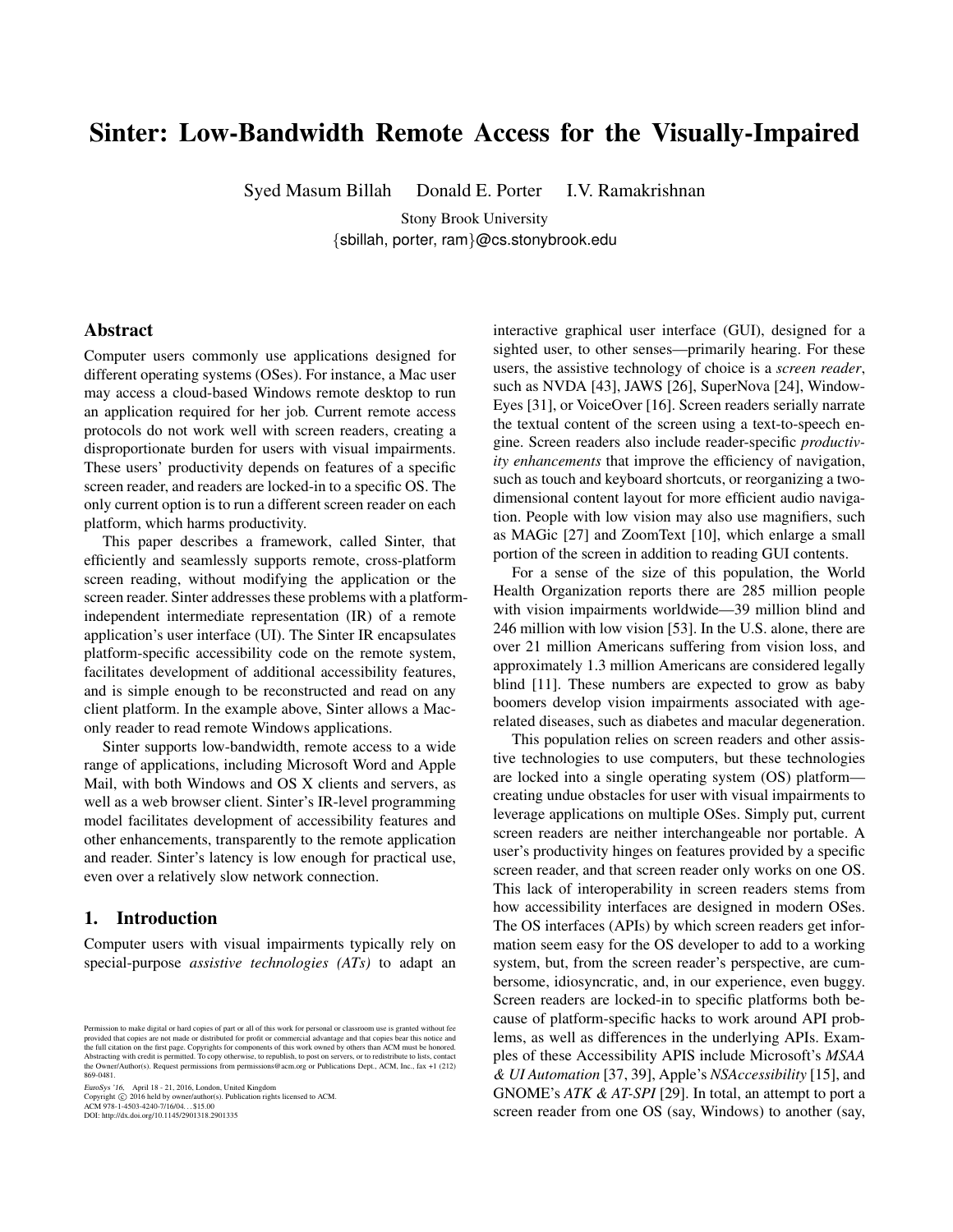

Figure 1. Default GUI and Accessibility stack (left panel), and illustration of Sinter (right panel). Remote Desktop Protocol (RDP) and other remote access technologies relay the hardware pixel buffer, whereas Sinter adds a layer of indirection at the semantic layer between the remote window manager and creates a proxy application which can be read by a local screen reader. We illustrate a Mac client reading a remote Windows system as an example, but other combinations are supported.

Mac OS X) would involve rewriting nearly all of the tens of thousands of lines of code that interact with these OS interfaces. OS lock-in was acceptable 20 years ago, when a typical user had a single, preferred desktop OS, but modern users increasingly interact with multiple OSes, such as a Mac user developing a project for a Linux server inside of a virtual machine, or a physician using an iPad to access a sensitive medical records application running on a Windows remote desktop server.

Moreover, remote desktop protocols and virtualization techniques will not solve this problem, despite serving sighted users well. A typical approach to capturing the display of a virtual or remote machine is to emulate a graphics card frame buffer, which we call hardware virtualization and illustrate in Figure 1. The pixel values are collected from the frame buffer of the remote or virtual system, and redrawn as a simple bitmap on the local screen. Other GUI elements, such as the mouse, keyboard, and audio, are similarly captured and relayed at the hardware abstraction level. When a desktop screen reader encounters a virtual machine window or remote desktop client, the window is treated as a literal black box—the user must install a different screen reader inside the VM and relay audio output.

Requiring multiple screen readers creates several problems for disabled users. First, different OSes also present different logical navigation models of the user interface, illustrated on OS X and Windows in Figure 2. Users typically explore the screen to create a two-dimensional mental map of the elements, and changing this model is highly disorienting. Second, visually impaired users rely on AT-specific features, such as shortcuts, to quickly navigate a two-dimensional space designed for sighted users. Thus, switching screen readers is disruptive to users—comparable to the loss of



Figure 2. Screen reader navigation models in a typical Windows reader (left), and an OS X reader (right), indicated by arrows. Windows readers, like JAWS, use a "flat" navigation, which cycles through elements in a circularly-linked list. In contrast, VoiceOver on OS X navigates "hierarchically," effectively traversing a logical tree structure of GUI widgets.

muscle memory when a user switches from a QWERTY to a Dvorak keyboard layout. Third, high-quality screen readers are often expensive (JAWS retails for around \$1,000 [26]), and limited to single-seat licenses; each remote or virtual system requires another license. Finally, blind "power users" can listen to the screen contents at  $5 \times$  speed or higher [25]; relaying audio from a remote application can introduce unacceptable latency. These cost and usability issues on remote and virtual desktops create a significant obstacle for blind users.

This paper observes that, for screen readers, the point with the most similarity across platforms is the *semantics* of application GUIs—applications on every OS consist of similar *widgets* such as buttons, drop-down menus, and text fields.

This paper describes Sinter, illustrated in Figure 1, a framework for an unmodified screen reader on a local or host system to transparently read unmodified applications running on a remote or virtual system. Sinter scrapes snapshots of an application's GUI from a specific OS. Rather than using screen pixels, which lose semantic information essential for screen reading, Sinter collects a generic, least-commondenominator intermediate representation (IR) of high-level widgets, such as text boxes and buttons, potentially transforms this IR, and ultimately renders the snapshot of the application GUI using native widgets in a proxy client on a different platform. The screen reader on the client system can read this proxy as if the remote application were running locally. The engineering complexity of this approach is minimized, as one needs to write a proxy application for the Sinter IR only once per platform. Although we focus on cross-platform reading as a challenge application, Sinter can also be used for reading remote applications on the same OS (e.g., Windows-to-Windows reading).

This paper also describes an IR-level programming model, which allows users to write accessibility enhancements for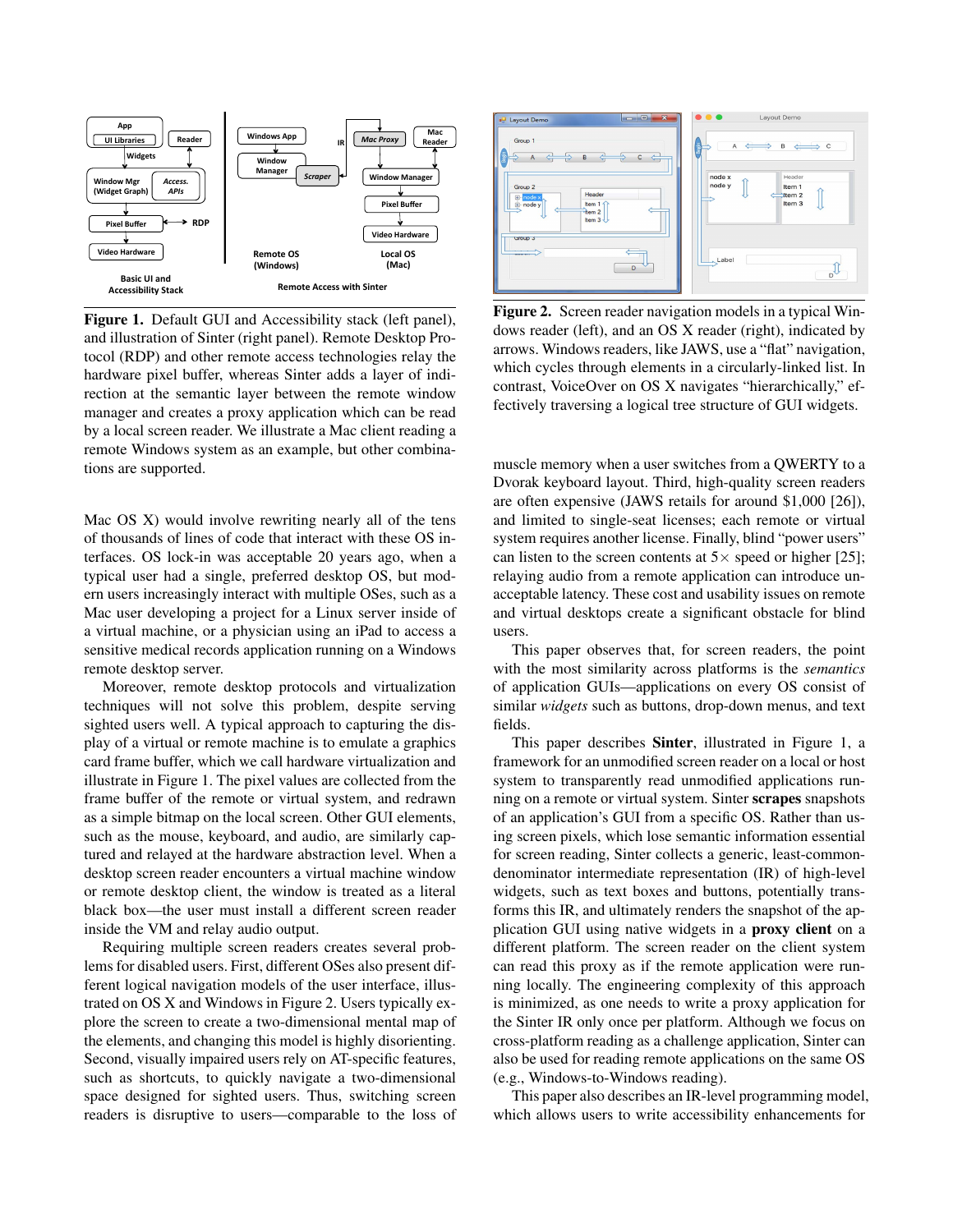applications, without modifying the application or screen reader. For instance, we demonstrate a most-frequently-used shortcut bar for navigating Microsoft Office ribbons, as well as retooling the Mac Finder interface to present a more familiar navigation experience for a blind Windows user. We believe that IR programming can also be applied for non-accessibility purposes, such as streamlining workflows across multiple GUI-based applications, but we leave this for future work.

This paper makes the following contributions:

- The design and implementation of the Sinter framework and IR, which makes screen readers interoperable with applications running on other OSes.
- *Transformations*—a simple, powerful abstraction for implementing accessibility enhancements transparently to the application and screen reader.
- Proof-of-concept client and remote implementations for Windows, OS X, and a web browser client. The browser client works with an in-browser reader [46], allowing non-visual, remote access from any system.
- A thorough evaluation of the Sinter prototype using a wide range of rich, desktop applications, including Microsoft Word and Apple Mail. We compare Sinter to relaying audio over remote desktop protocol, and find that the user latency is significantly lower and the bandwidth requirements are an order of magnitude lower. Sinter offers comparable latency and bandwidth to NVDARemote [6], but offers wider functionality, including reading across different OSes.

#### 2. Background

This section reviews current OS accessibility and UI automation tools, and outlines the opportunities to encapsulate idiosyncrasies behind a common model, decoupling screen readers from the OS they were initially written for.

Modern OS windowing systems expose a set of accessibility APIs designed to facilitate assistive technologies (ATs) as well as GUI application testing and automation. These APIs expose a high-level model of the components of an application—similar in many respects to an HTML document object model (DOM) tree [51]. The objects in this tree represent all UI elements, such as text boxes and buttons. A *client* of an accessibility API generally does the following tasks:

- Walks the tree, extracting text or other information, and then rendering this for user, say as audio or in larger print.
- Monitors UI objects for updates.
- Simulates user interaction.

*Object access.* A client connects to the window manager or an application to obtain *accessible objects*, which expose methods to retrieve information about the UI elements in another program, via an IPC system such as Windows COM [41] or Linux D-Bus [45]. Most OSes define a generic abstract class for accessible objects; specific object types

such as buttons, text, or menus can expose additional accessor methods or attributes. The degree of uniformity in accessor APIs across UI object types varies by platform.

When an application's user interface is composed only of standard UI elements provided by the OS, such as only using standard user32 elements on Windows, the application does not need to do anything to be accessible. If an application includes customized UI elements, it needs to implement certain hooks in order to be accessible or automatable. The same is true for language runtimes with UI components, such as Java Swing. The language runtime must implement a *bridge* that maps language-specific abstractions onto an accessible UI object type, such as a button or drop-down menu.

*Monitoring updates and filtering.* Most OSes export a native notification mechanism, such as Windows Events, to update the client about changes to UI elements, such as the contents of a text box changing after the user presses a button. As we discovered, this mechanism can generate considerable overheads, and, in practice, this mechanism breaks encapsulation of internal housekeeping, such as garbage collecting occluded elements (§6). Sinter develops techniques to mitigate the shortcomings of native accessibility APIs.

*Simulating user interaction.* OSes also allow ATs to simulate actions such as a mouse click or keystroke. This is primarily intended to facilitate navigation by converting a shortcut key sequence to a series of cumbersome, visual navigation actions, such as walking a multi-layered drop-down menu. The underlying mechanism is roughly equivalent to injecting a hardware event.

*Similarities across platforms.* This work observes that, at a sufficiently high level, the models exported by each accessibility API are similar enough that it is tractable to translate one model into another. A significant contributor to this has been IBM's efforts to simply standardize accessibility APIs across platforms; the current standard is called iAccessible2 [35]. This effort demonstrates laudable leadership, but concerns such as backward-compatibility have caused each platform to retain significantly differing APIs. To our knowledge, no prior work has created a cross-OS accessibility bridge. The iAccessible2 effort has, however, brought the various systems close enough to make Sinter tractable.

## 3. Sinter Overview

Sinter consists of three major components, illustrated in Figure 1. On the remote or virtual system, a scraper mines the UI model from the remote or virtual system, and converts it into a common Intermediate Representation (IR) of the application. The initial IR is shipped to a client (local or host system), where a proxy converts the IR back to a native representation of these elements, which is suitable for use by a local screen reader.

The IR projects all possible UI objects from a given system onto a common, complete subset of UI elements. The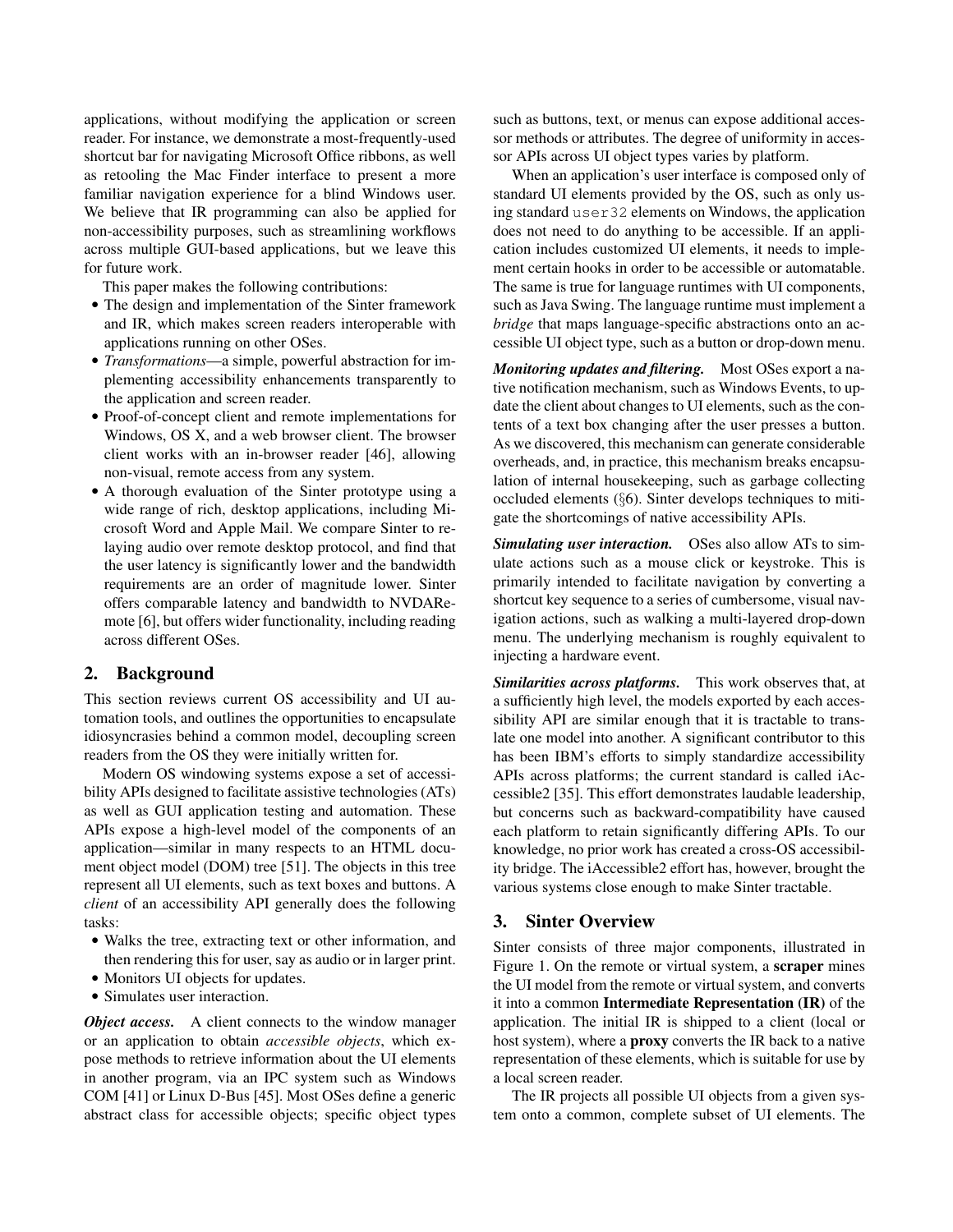| <b>Platform</b> | Scraper kLoC Proxy kLoC |     |  |
|-----------------|-------------------------|-----|--|
| Windows         | 1.3                     | 1.7 |  |
| OS X            | 12                      | 31  |  |
| Web Browser     | N/A                     | 0.7 |  |

Table 1. Sinter's major components and lines of code.

IR is sufficiently expressive to capture any reasonable UI object, but minimal enough to be implemented easily using ubiquitous native widgets on any platform. The engineering work to reconstruct a model from, say Windows, on OS X using native GUI libraries is quite simple—thousands of lines of new code in total. The current IR design is mature enough to support rich desktop applications as complex as Microsoft Word. Moreover, adding interoperability with any new platform only requires writing a new IR scraper (for remote access) and native proxy application (for client access).

By operating on an abstract model of a user interface, a Sinter proxy can manipulate the model to improve accessibility, such as rearranging a cumbersome hierarchical navigation into a new navigation shortcut. This model of IR programming can also be used for non-accessibility purposes, such as changing the sizes of buttons for access from a device with a different form-factor (e.g., accessing a desktop application from a tablet), or streamlining a task that involves navigating a complex graphical hierarchy. Using IR programming beyond accessibility purposes is beyond the scope of this paper, and left for future work. Transformations are described in more detail in §4.2.

The Sinter protocol relays UI inputs from the proxy back to the scraper, and relays incremental changes in the UI from the scraper back to the proxy. As our evaluation shows, the Sinter protocol requires an order of magnitude lower network traffic than a protocol that transfers screen bitmaps or audio from a remote reader (§7).

Previous GUI frameworks, such as Java AWT, have designed least-common denominator APIs for implementing portable application graphics. Our goal is to describe the GUI of any running application in a format that any screen reader can understand—even if the application and reader are running on different OSes.

Table 1 summarizes the lines of code required to implement Sinter. Our current prototype includes a semantic scraper and proxy for both Windows and OS X, as well as an AJAX web browser proxy client. In general, these scrapers and proxies are only a few thousand lines of code, which indicates that such a wrapper would likely be equally simple to implement and deploy on additional platforms. As a point of comparison, the open source rdesktop [47] RDP client implementation is roughly 28 kLoC, counted by sloccount [52].

*Project goals.* The Sinter project has the following goals:

• Provide a seamless screen reading experience for users of remote applications with a visual impairment. Perfect

| Category     | <i>i</i> vpes                                 |
|--------------|-----------------------------------------------|
| <b>OS</b>    | Application, Window, Menu, MenuItem, Split-   |
|              | Pane, Generic                                 |
| <b>Basic</b> | Graphic, Cell, Button, RadioButton, CheckBox, |
|              | MenuButton, ComboBox, Range, Toolbar, Clock,  |
|              | Calendar, HelpTip                             |
| Arrangement  | Table, Column, Row, ListView, Grouping,       |
|              | Tabbed View, Grid View                        |
| Navigation   | TreeView, Browser, WebControl                 |
| Text         | EditableText, RichEdit, StaticText            |

 $C_{\text{S}}$  Category Types Types  $T$ 

Table 2. Sinter's 33 IR object types, grouped by category.

visual fidelity of applications is a non-goal, although we do aim for usability by users without impairments, as a secondary goal.

- Compatibility with legacy applications and screen readers. In our experience, the effort to learn and customize a given reader is very high for a visually impaired user, and forcing a user to switch readers harms their productivity.
- Transparently improve accessibility of applications. Without any application or remote OS changes, Sinter can tailor the UI of applications to the user's preferences or for simpler audio navigation. For instance, we demonstrate an overlay of a most-frequently-used button "mega ribbon" for Microsoft Word (§7.4).

Although Sinter does not modify the OS, this is not a requirement. Section 6 explains several problems that would be better fixed in the OS.

## 4. Sinter Intermediate Representation

The Sinter intermediate representation (IR) encodes an application's UI tree in a generic, XML format. The UI includes 33 object types; we selected these as a least common substrate upon which more sophisticated UI elements can be composed or approximated. The IR standardizes several features that can vary by platform, such as placing coordinate  $(0, 0)$  in the top left of the screen. The IR requires that each parent node's area must surround all children.

Figure 3 is a screen shot of a simple application with a Button and a ComboBox, as well as the matching IR. The IR also includes the three buttons in the upper left corner. The ComboBox includes a child button (the downward pointing triangle); when clicked, the IR would change to include the new selections visible in the drop-down window. The ID fields are used to efficiently communicate changes to the IR tree, between the scraper and the proxy.

The IR is designed for easy implementation on any platform. In our experience, a variant of each of the 33 types of objects (listed in Table 2) are available as native objects on all of our target platforms. Each object type can have a number of attributes. There are nine standard attributes, including an ID, the coordinates on the screen, a state (e.g., invisible, selected, clickable), and children. Some types also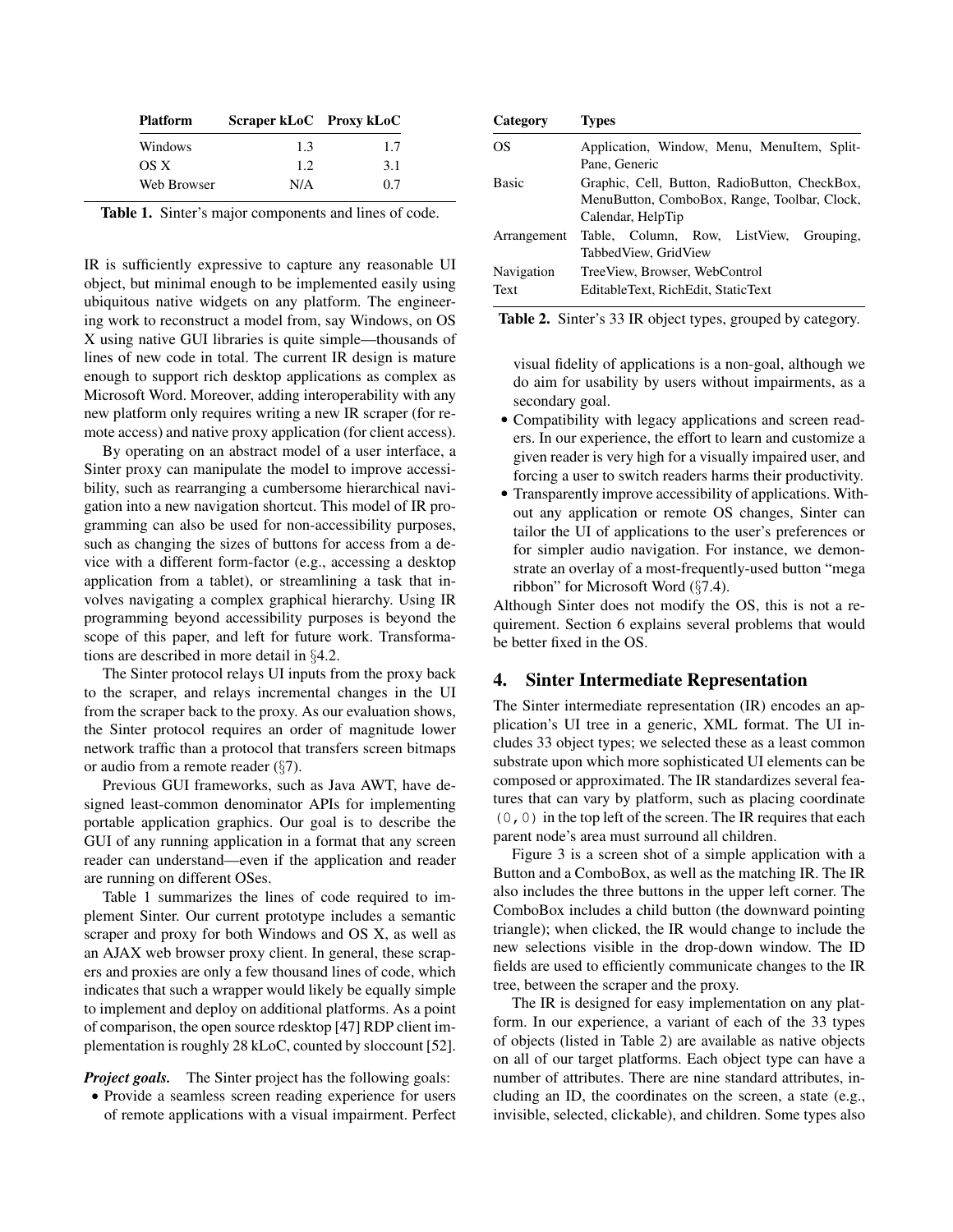

Figure 3. A screenshot of a simple application for OS X (left), and simplified IR generated for this application (right).

have type-specific attributes; the Text types (EditableText, RichEdit, and StaticText) include fonts, bold, subscripts, and other decorations. There are 17 type-specific attributes.

We also strove for reasonable minimality: the current elements cannot be removed without losing functionality or are so ubiquitous that there is no advantage in removing them. These attributes and types represent an intersection of necessary functionality across platforms, not a union.

Our IR covers a significant fraction of the standard UI element types on Windows and OS X. Windows has 143 types of UIs (roles) as reported by NVDA [5]. Among them, 115 are mapped to Sinter's roles either directly, or in combination with one or more role-specific properties. In OS X, there are 54 types [4], and Sinter can map 45 of them either directly, or in combination with one or more properties. We have not encountered any of the remaining elements, although these could result in augmenting the IR. When Sinter encounters an element that is not explicitly mapped, including one of these unknown standard UI types or a custom element, it is mapped onto a Generic type in Table 2. As long as the native element supports a text accessor method, Sinter can at render its text, although some functionality may be lost. If the element does not export accessibility information, no screen reader can read it—with or without Sinter. Based on our experience rendering fairly complex applications, such as Microsoft Word, we expect only modest additions to the IR model will be needed to cover the remaining standard UI elements.

The examples in this paper focus on reconstructing textual and control elements, which are widely supported by platform accessibility frameworks. We believe the IR framework could also be easily extended to represent graphical decorations for buttons and regions, such as fill colors and images. However graphical applications, such as games, often have larger barriers to accessibility that are beyond the scope of this work. We note that NVDA does hook graphical libraries such as gdi32.dll [44]—an approach we could in future work to support some graphical applications.

#### 4.1 Complex Objects

One challenge of having a simple IR is that a scraper must project complex UI objects onto one or more IR objects. In general, we encode complex objects in the IR by allowing multiple objects to occupy the same geometry, as children under a parent object. At any point, only one object is visible.

One simple example of a complex object is a ComboBox. A ComboBox is a combination of a text entry box, that, when active, also drops down a list of text suggestions or options, such as recently entered values. When a UI is initially mined from the application, a ComboBox has no children. Once the ComboBox is clicked on, the IR is potentially populated with a list of children. If a menu item is selected, or text is typed in the box, the proxy client is responsible to relay the event back to the remote scraper as if the entry occurred in the original ComboBox (by the parent's object identifier). Thus, shared geometry and object identifiers encode complex objects.

A more complex example is a multi-personality object, such as a Windows Breadcrumb. An example of a Breadcrumb is the navigation bar in Windows Explorer. The default view of a Breadcrumb shows the current working directory (e.g.,  $C:\text{Eoo\bar{)}$ . When the Breadcrumb is clicked, it behaves as a ComboBox—allowing text entry and selection of recent history. Finally, individual path components can also be selected as drop-down menus, when moused over. Within the UI tree, a BreadCrumb appears as a Grouping, and its child or children is the active personality (e.g., a ProgressBar (Range) or a MenuButton). Each personality change adds some children to the tree and removes others. When the Windows scraper detects a BreadCrumb, it replaces the ProgressBar with a Grouping, as other platforms cannot implement a semi-transparent progress bar, and the proxy displays the active child personality. Rather than forcing every platform to implement every widget, Sinter leverages dynamic object creation and destruction to project the active personality onto appropriate primitives.

#### 4.2 IR Transformations

One powerful feature of Sinter is the ability to implement accessibility features at the IR level. Current Assistive Technologies (ATs) include productivity enhancements, such as shortcuts for faster navigation of visually-oriented menus, and decluttering web content for easier reading [8, 9]. Although it is convenient for some of these features to be bundled with a reader, there is no fundamental reason these need not have a modular, composable architecture.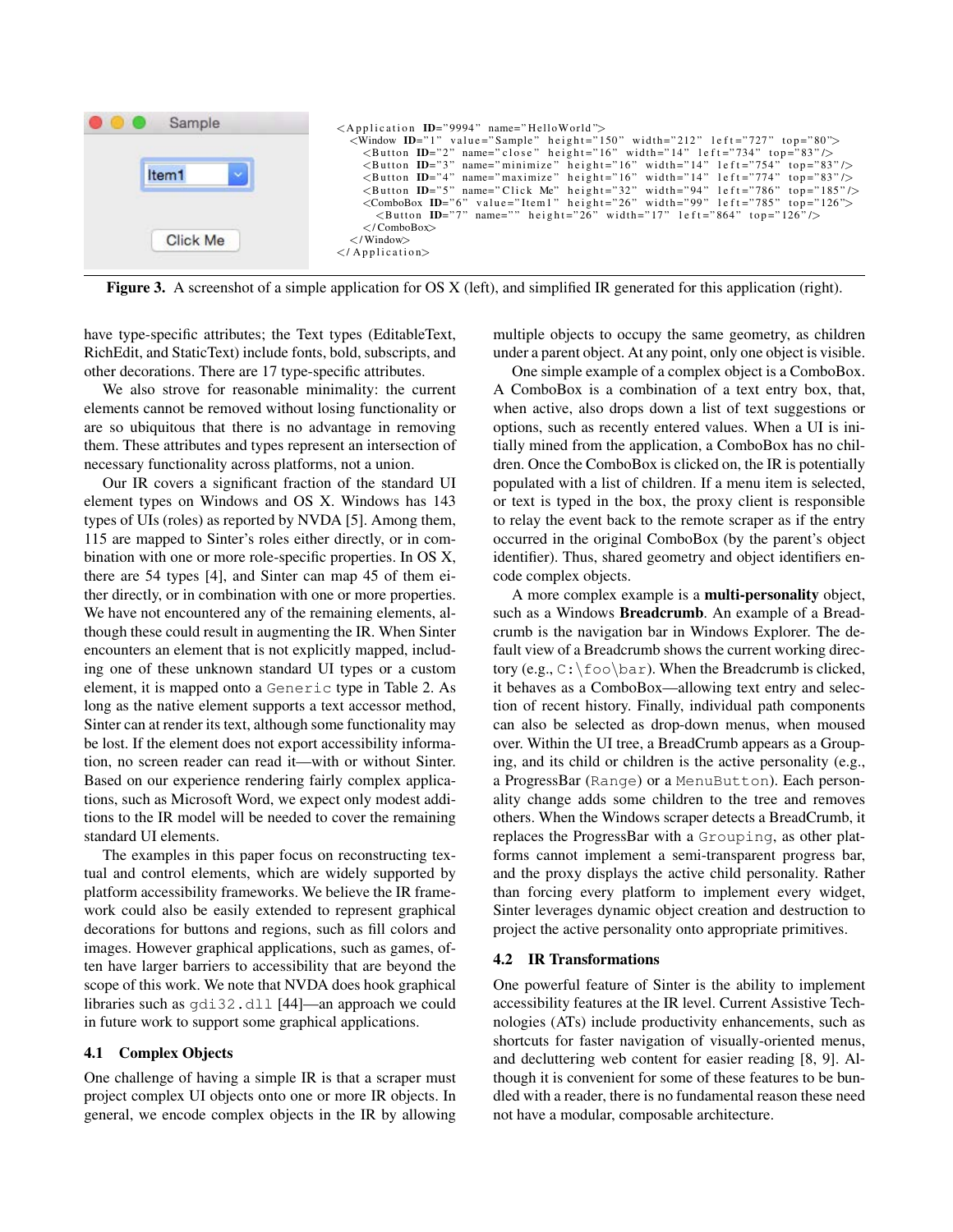

Figure 4. Example IR transformation code and screenshot for Figure 3, which replaces the ComboBox with a List, and moves the Click Me button right.

Our insight is that many of these enhancements can be modeled as mutations of the IR graph, and that these mutations can be easily applied to the IR XML at the proxy client (or the scraper in a few cases). We call these IR transformations. This approach is practically useful because it does not require cooperation of application developers, who often neglect accessibility, nor does it require cooperation of the screen reader developer, who have a limited budget for features. Rather, this model empowers users with some programming skill to solve their own problems. The example transformations below are only tens of lines of code, whereas a similar decluttering effort in a web browser, without transformations, required tens of thousands of lines of code [8].

A transformation operates directly on the IR and is implemented in a simple language that extends XML XPath [19] rules with control flow (while, for, if) and simple commands for XML manipulation. These commands are listed in Table 3. Transformations run in an interpreter in the proxy or scraper, making the code platform-independent. Figure 4 illustrates simple transformation code on the IR in Figure 3, that replaces the ComboBox with a List and moves the Click Me button on the right to make space for the List, along with the resulting output image.

Transformations can implement features such as shortcuts in navigating a complex, two-dimensional menu or ribbon, into a simpler, flatter structure more appropriate for non-visual navigation. Multiple transformations can be applied to a given IR instance. Transformations may be applied only to specific applications, or on specific platforms. This subsection includes several examples that illustrate how transformations work, as well as their power in solving a number of UI portability problems.

*Redundant Object Elimination.* One common transformation prunes out invisible state from the tree. The Grouping type logically organizes related objects in the UI tree. Developers and UI frameworks often group related UI elements, leading to a significant amount of otherwise invisible wrap-

| <b>Command</b>             | <b>Description</b>                                                                                                    |
|----------------------------|-----------------------------------------------------------------------------------------------------------------------|
| find xpath,<br>[condition] | Returns a node pointed by xpath and<br>condition. Node attributes are accessed<br>with "dot" syntax, such as node.id. |
| chtype node<br>type        | Changes the type of node to type.                                                                                     |
|                            | rm $[-r]$ node Removes node, and its children with $-r$ .                                                             |
| pnode                      | $mv$ [-c] node Moves node under pnode; -c only moves<br>children of node.                                             |
| tnode                      | $cp$ $[-r]$ node Copies node to tnode. Children are also<br>copied with $-r$ .                                        |

Table 3. Sinter IR transformation syntax.

pers that only introduce overhead for the proxy. Similarly, we eliminate redundant system-provided buttons (e.g., close and minimize) and scrollbars, when the client system provides similar elements by default.

*Topology Adjustment for Arrow Key Navigation.* In most desktop window managers, the arrow keys navigate among elements visually. Web browsers generally break encapsulation by having the arrow keys navigate the topology of the DOM tree instead. For instance, the right arrow key generally moves the cursor to the next sibling node in the DOM tree, which may not necessarily be to the right in the visual coordinate plane. To address this problem, our browser client includes a transformation that adjusts the topology of the UI tree (and thus the DOM tree within the browser) to match the visual hierarchy. The basic approach to this problem is inserting table cells within a row around objects that should be horizontally aligned.

*User Preferences.* Sinter allows users to customize an application's UI with transformations; this is particularly useful to correct cumbersome artifacts after automatic button resizing. From the user's perspective, she manually moves buttons around and saves the preference for the future.

More generally, a transformation can replicate or move specific elements to different regions of the screen. As one proof of concept, we made a "mega-ribbon" for Word, which a user can use to avoid ribbon navigation for frequently-used buttons. The mega-ribbon is inserted on the left edge of the screen, and other items are shifted right. The mega-ribbon is automatically populated based on frequent actions.

*Look-and-Feel Emulation.* For an infrequent user of an unfamiliar system, say a Windows user infrequently accessing a Mac, a familiar navigation experience can flatten the learning curve. We implemented an example IR transformation that causes OS X's Finder to have a similar look-andfeel (at least from the perspective of a screen reader) as using Windows Explorer (§7.4). We believe such a feature can improve productivity of infrequent cross-system users, which we will study in future work.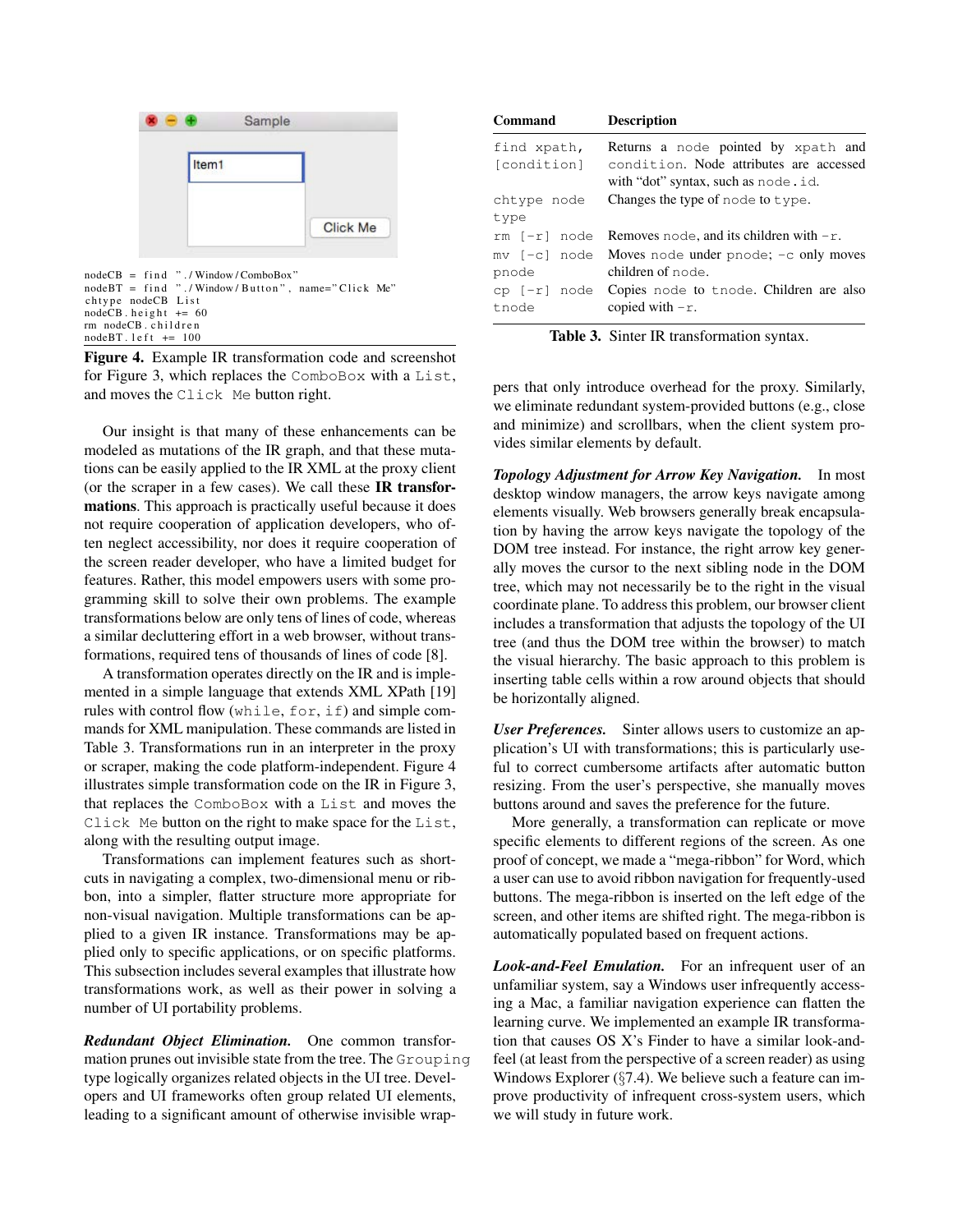| <b>To Scraper</b> |                                                                                                                  |  |  |  |  |
|-------------------|------------------------------------------------------------------------------------------------------------------|--|--|--|--|
| <b>Message</b>    | <b>Description</b>                                                                                               |  |  |  |  |
| list              | Request a list of open processes and associated win-<br>dows.                                                    |  |  |  |  |
| IR window         | Request a complete IR tree of a window.                                                                          |  |  |  |  |
| input             | Send keyboard $\&$ mouse input, such as keystroke(s),<br>coordinate of click, number of clicks, and click types. |  |  |  |  |
| action            | Send action such as bring a window in the foreground,<br>dialog open/close, menu open/close.                     |  |  |  |  |
|                   | <b>To Client Proxy</b>                                                                                           |  |  |  |  |
| <b>Message</b>    | <b>Description</b>                                                                                               |  |  |  |  |
| IR full           | Send complete IR.                                                                                                |  |  |  |  |
| IR delta          | Send IR changes.                                                                                                 |  |  |  |  |
| notification      | Send System and User notifications.                                                                              |  |  |  |  |

Table 4. Messages in the Sinter's client/scraper protocol.

## 5. Proxy Client

The proxy client renders the remote application on the user's local machine. At a high level, the proxy takes the IR as input, and dynamically generates an application UI using native APIs. The network protocol between the proxy and remote scraper (§6) is asynchronous and stateful. The proxy relays user input and the scraper relays deltas to the IR. The protocol is summarized in Table 4.

When the client first connects to the scraper, the client queries the scraper for a list of all running applications on a given desktop session. In a production deployment, the connection would first be authenticated on the remote host, which we expect would be straightforward and orthogonal to the research goals of Sinter. The Sinter client can create a proxy application window for each remote application; for the sake of simplicity, we focus discussion on how the proxy represents a single application. Similarly, a user can run multiple proxies for applications on different remote servers.

Once a proxy is started for an application, the proxy requests a complete IR of the application from the scraper. Once the IR is received, the proxy first applies transformations to the tree  $(\S 4.2)$ , then recursively walks the tree to render each object into equivalent native UI library primitives. After each object is created, the proxy monitors each object for user input, as appropriate.

The connection to the remote scraper is stateful, in order to incrementally update the client. The client initially requests a full IR of the current UI state. As the scraper observes changes to the UI, the scraper sends deltas to the client. Each object in the IR includes a unique identifier ("ID" in Figure 3); the scraper keeps the mapping of IR identifiers to remote OS abstractions only as long as the connection is open. If the connection is disconnected, this table is garbage collected. After disconnection the proxy cannot assume previous objects or IDs are still valid, and must completely re-read the application IR.

Once the initial rendering is complete, the proxy client executes in a simple event loop. As clicks, keystrokes, or other input is observed, messages are asynchronously relayed to the scraper. The proxy does not block for any responses, to ensure local responsiveness. For our motivating case of screen readers and other assistive technologies, this is an important feature, as the client screen reader can navigate and read elements on the screen concurrently with relaying keystrokes and updates over the network. As IR delta messages arrive from the scraper, the messages are inserted into the proxy's event queue. When a scraper delta is processed, transformations are applied if appropriate, and then the native UI state is updated appropriately.

Finally, the current prototype has the invariant that only one proxy may connect to each application at a time. We do not believe there is anything fundamentally difficult about keeping two proxy replicas in a consistent state with each other and the scraper, which we leave for future work.

#### 5.1 Coordinate and Cursor Projection

Because transformations can perturb window geometry, Sinter includes the ability to project coordinates back to the original application layout. In contrast, most remote desktop systems require the client and server to agree on a geometry.

Most remote systems represent mouse movements and clicks in terms of screen geometry; when these events are relayed back to the scraper, the coordinates must be projected back from the client's possibly-transformed geometry. Otherwise, clicks intended for a specific button or other element may not be delivered to the correct component. Keyboard navigation and cursor placement face a similar problem: if a text box is re-wrapped at a client, simply relaying the "up" arrow can cause the cursor position to diverge between the proxy and remote applications.

To address this problem, each Sinter proxy constructs a reverse coordinate map for the screen, which maps client screen coordinates back to remote screen coordinates. If an IR object is repositioned or resized on the remote system or by a transformation during the course of execution, these offsets are adjusted appropriately on the proxy.

Similar challenges are faced with wrapping text on a smaller screen. One can either rewrap text for easier arrow key navigation (avoiding horizontal scroll bars), or preserve WYSIWYG navigation for typesetting. Rewrapping text is optional and configurable at the proxy client, depending on the user's goals for the document—reading versus composition and layout.

Similar to the reverse coordinate map, rewrapped text boxes must catch arrow key navigation events ("Up" or "Down") and manually set the cursor onto a different relative position in the remote text box. Each text element keeps a reverse character position mapping, and relays an equivalent series of arrow-key movements to the remote scraper.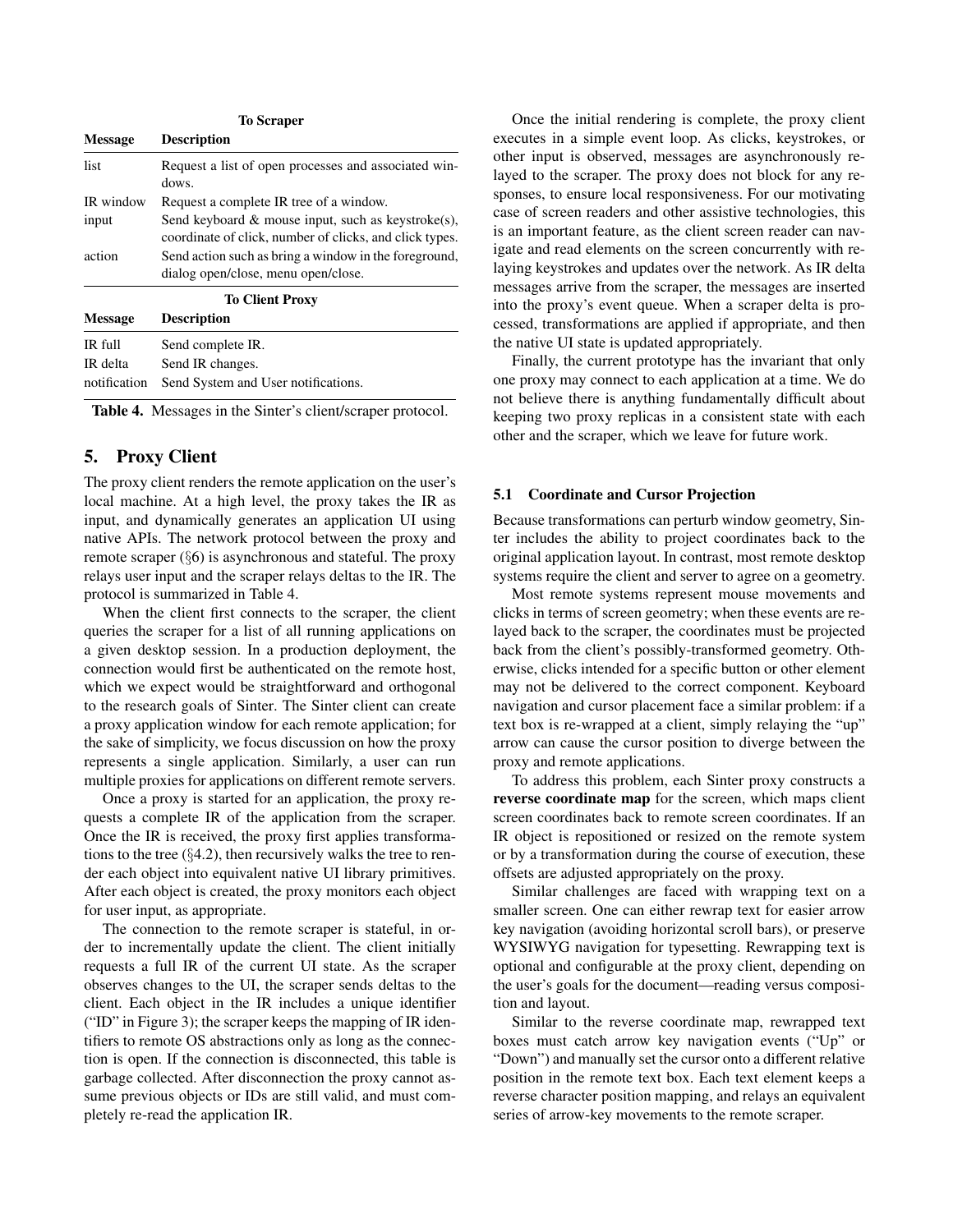## 5.2 Web Browser Client

To demonstrate the versatility of the Sinter IR, and for additional usability, we also implemented a JavaScript proxy that can run in a browser. Our in-browser proxy is compatible with in-browser screen readers. In-browser readers are becoming increasingly popular for users of public terminals or OSes with minimal support for native applications, such as Chrome OS. In-browser reading has the obvious limitation that it can only read web content, and cannot reach out to the local (or remote) desktop; the Sinter in-browser proxy expands the reach of in-browser reading.

We wrote a web front-end for a scraper using Ruby on Rails—Ruby version 2.0.0p481 on Rails version 4.2.0, running Rails default server. We verified that this client can be read by the ChromeVox [46] in-browser screen reader.

When a web browser connects to the Ruby web service, the browser loads a page that includes our JavaScript proxy. The JavaScript proxy then communicates with the scraper via the Ruby web service—initially requesting the complete IR, and then relaying events and IR deltas over http. Because the IR is implemented using XML, this proxy was a fairly straightforward AJAX-style application.

Because HTTP is stateless, the web server-side application maintains a connection to the scraper and buffers pending updates. The JavaScript client uses a cookie to collect updates since the last connection. If a client arrives for the same application with a different cookie, the session is ejected and a new session is created. A final difference between AJAX and the Sinter protocol is that it is more natural for a JavaScript client to poll the remote system, rather than have the server push updates to the client.

In order to balance responsiveness with bandwidth consumption, we use a bounded exponential back-off heuristic during idle periods. In other words, when the user has just interacted with the application or the server has relayed a change back to the application, the timer is set for 1 second. If the timer fires and there are no updates from either side, the timer interval is doubled. In a production system, the correct behavior at this point might be to gray the window and stop setting the timer until a user manually restores the connection. We leave tuning idle behavior for future work.

Our browser client case study demonstrates the generality of the Sinter IR and model. As more applications are moved to web variants, such as Google Docs and Microsoft Office 365, the Sinter scraper and browser proxy can be viewed as a simple way to make basic, web variants of legacy applications, for users with and without visual impairments.

#### 6. Remote Scraper

The final component of Sinter is the scraper, which runs on the remote system to collect the IR and replay client events to the remote application. Much of the scraper's work is using platform-specific accessibility and automation APIs to collect a logical model (UI tree) of the application. The platform-specific objects must be translated into the IR, and then shipped to the client proxy. As part of the initial IR construction, the scraper also creates an internal model of the application, with references to the *accessible object* (i.e., the wrapper for the UI element used to retrieve accessibility metadata, including alternate text).

Once the initial IR is constructed, the scraper monitors the application for changes to any UI element. Notification APIs, such as SetWinEventHook, StructureChangedEvent, and PropertyChangedEvent on Windows [37, 39], and AXObserverAddNotification [14] on OS X, allow the scraper to register for updates from a given process. As messages arrive, the message includes a reference to the accessible object. The scraper then queries the state of the accessible object to identify the potential changes, and compares these changes against its internal model. The scraper relays any changes to the client. The scraper also maintains a table mapping IR-level, integer IDs onto system-specific identifiers or handles.

The scraper listens on a socket for messages from the proxy client. Most commonly, these messages require the scraper to synthesize keystrokes or mouse events on the remote system, using OS-specific routines such as user32. mouse event or user32.SendInput on Windows, or CGEventPost on OS X.

The primary challenges we faced in building scrapers for both Windows and OS X were unreliable or idiosyncratic behavior in the accessibility APIs. The following subsections describe two categories of issues, and how the Sinter design robustly encapsulates them. Solutions initially designed for one OS, say Windows, proved useful on the other for similar, but not the same, reasons.

#### 6.1 Reliable Object Identifiers

In order to calculate and relay incremental changes of the UI's logical state, the scraper must maintain a model of the UI objects and their states. Ideally, the OS would expose changes as a simple, batched delta with unique identifiers. Instead, current OS APIs return one notification with a handle to each object that is modified, removed, or added.

To minimize network traffic, each scraper maps these notifications onto an internal model of the UI, and calculates a more precise, batch delta to send to the proxy.

The challenge is that the handle included in this notification may not include a unique identifier (OS X), or the identifier for the same object may change (older versions of Windows). Newer Windows applications, compatible with the UIAutomation standard, do include such a robust identifier [40]. Older, legacy applications, may only be compatible with the older MSAA standard, which can change the OS-provided identifier without warning. In other words, for an MSAA-compatible application, a notifications for a value change event can arrive which refers to a completely new object ID (and accessible object wrapper). Upon further in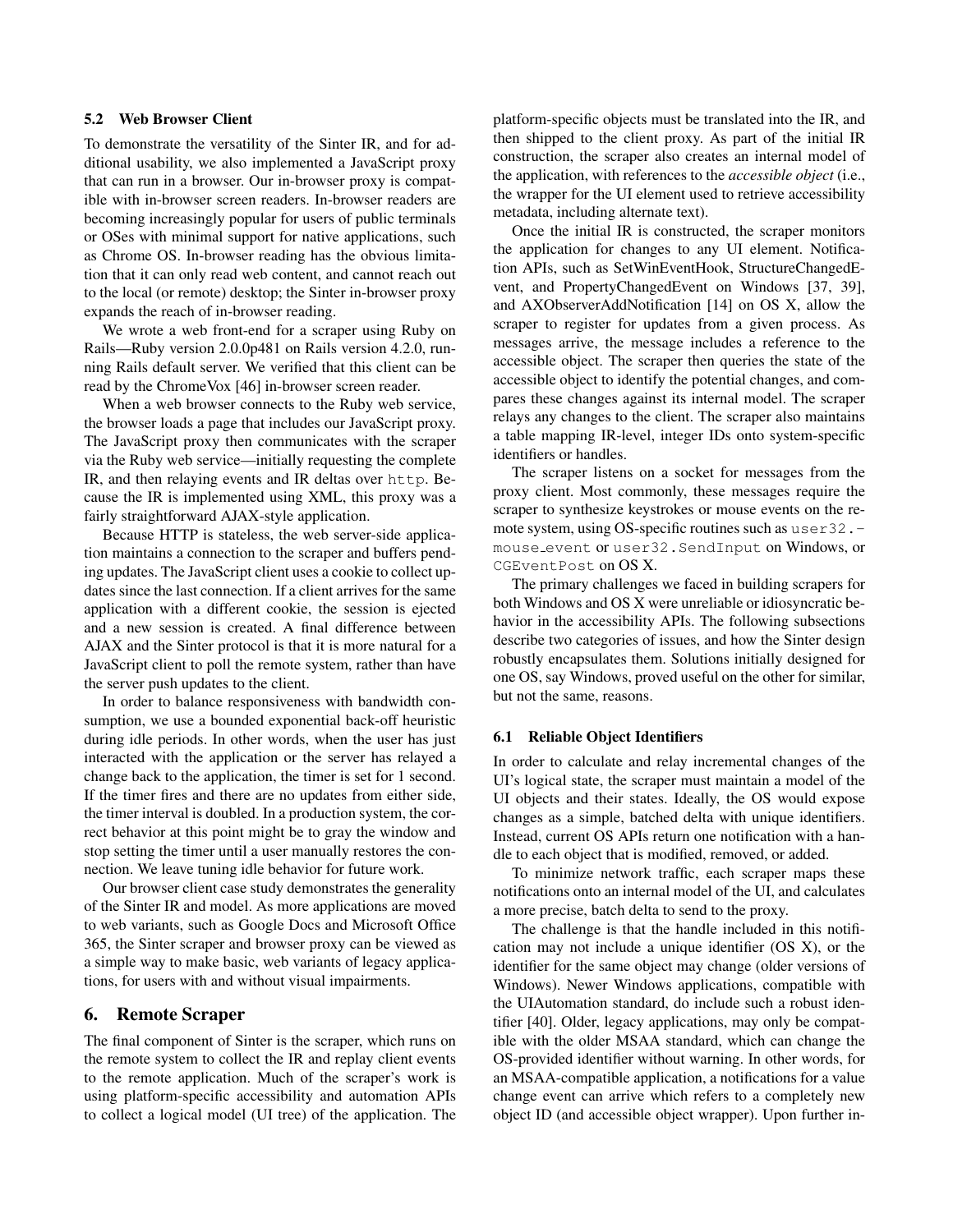spection, however, the new object's contents, such as placement, size, and text, are otherwise indistinguishable from a previous object already cached in the system. Moreover, the original object is no longer referenced in future notifications. This unreliable behavior is documented, but the root cause is not clearly explained. New object ID assignment most commonly happens when minimizing and restoring a window, which leads us to suspect this is breaking encapsulation of library-internal garbage collection.

In order to reliably track objects, both the Windows and OS X scrapers organize their model of objects into a hashmap. The hash function uses object fields that are expected to be stable, including the object type, as well as the objects' position in the UI graph. For instance, the OS X scraper's hash function also includes the path from the object to the nearest ancestor with a stable object ID. When an update occurs for an object, the stable fields are hashed and the scraper searches the appropriate bucket for matching IDs and likely matches (i.e., all stable fields match except for the OS-provided ID).

Likely matches are evaluated by walking both objects to a common ancestor object in the UI tree. From the ancestor, each node in the tree is checked that the contents are topologically and visually identical (same structure, same coordinates). If the path from the common ancestor is identical, and the nodes themselves are otherwise similar, the scraper assumes the objects are the same. Thus far, this strategy has proved sufficiently robust that we have not encountered any lost or mis-delivered updates.

Hashing UI elements by content and topology robustly maps OS-level notifications to IR-level identifiers, encapsulating platform-specific object ID behavior. Moreover, this technique dramatically reduced Sinter's bandwidth requirements compared to earlier prototypes.

#### 6.2 Repeated, Verbose, and Lost Notifications

On both OS X and Windows, the update notification mechanism is rather verbose; we found that sending all updates by rote induces significant bandwidth costs. Both OSes also drop notifications if updates are not processed fast enough.

In the case of OS X, notifications for value changes are often raised multiple times for no clear reason. In Windows, notifications are not repeated, but the default mechanism to ask for all changes, called a structure change notification, is too verbose. For instance, one might use a structure change notification to tell when a tree is expanded. In principle, Windows includes a batch notification mechanism, but it is the application programmer's job to tell Windows when to use it [38], as opposed to Windows transparently setting a threshold of pending notifications to switch to batch mode; we have yet to find an application that enables this mechanism. Sinter includes a robust batch-notification wrapper based on several additional strategies.

First, on Windows we use domain-specific knowledge to identify a minimal set of notification events for structure changes, such as collapsing a tree or replacing the contents of a panel. Dialing down the verbosity of notifications made a first-order performance difference. For instance, the average time to scrape a tree expansion dropped from 600 ms down to 200 ms.

Second, we re-batch rapid notifications. Similar to interrupt handling with a separate "top half" and "bottom half", the scraper's notification handler marks an element as stale, and returns to the OS as quickly as possible. Once a burst of notification activity subsides, the scraper returns to the highest non-stale ancestor in the UI tree and re-queries all children. Reprobing also addresses the case where some notifications are lost after a large subtree is replaced.

Third, we use periodic background scans, during idle time, to detect any other stale objects in the model. With a reliable notification mechanism, this would not be necessary, but we have found several cases where the accessibility API simply does not deliver notifications, especially when an object is removed. In fact, the OS X API explicitly says that only certain object creation events can be treated as reliable [36], effectively forcing assistive software writers to eschew efficient caching for less-efficient, brute-force scans.

Finally, the scraper filters notifications for updates already reflected in its internal UI model. Notification filtering addresses both repeated value changes, and (effectively) repeated notification of new objects appearing in the UI tree, preventing needless network traffic to the proxy.

## 7. Evaluation and Case Studies

The evaluation of this work answers the following questions:

- How do Sinter's overheads compare to other remote access protocols? (§7.1)
- Is the system reasonably robust for cross-platform UI rendering? (§7.2)
- Are users with visual impairments able to use Sinter to access remote applications? (§7.3)
- Is the IR transformation model sufficient to implement non-trivial accessibility enhancements? (§7.4)

These questions are addressed with both quantitatively and qualitatively in the following subsections.

All Windows measurements use Windows 7 64-bit. The test system is a ThinkPad W550s, with a 4-core 2.6 GHz Core i7 CPU, 16 GB DDR 3 RAM, and a 250 GB SSD HDD. Our OS X measurements were collected on a MacBook Pro with a 8-core 2.8 GHz Core i7 CPU, 8 GB DDR3 RAM, and a 500 GB SSD HDD running OS X version 10.11. For network measurements, the machines were connected by a private Gigabit network.

#### 7.1 Microbenchmarks

This subsection measures bandwidth and interaction latency of several remote access protocols. We use instrumented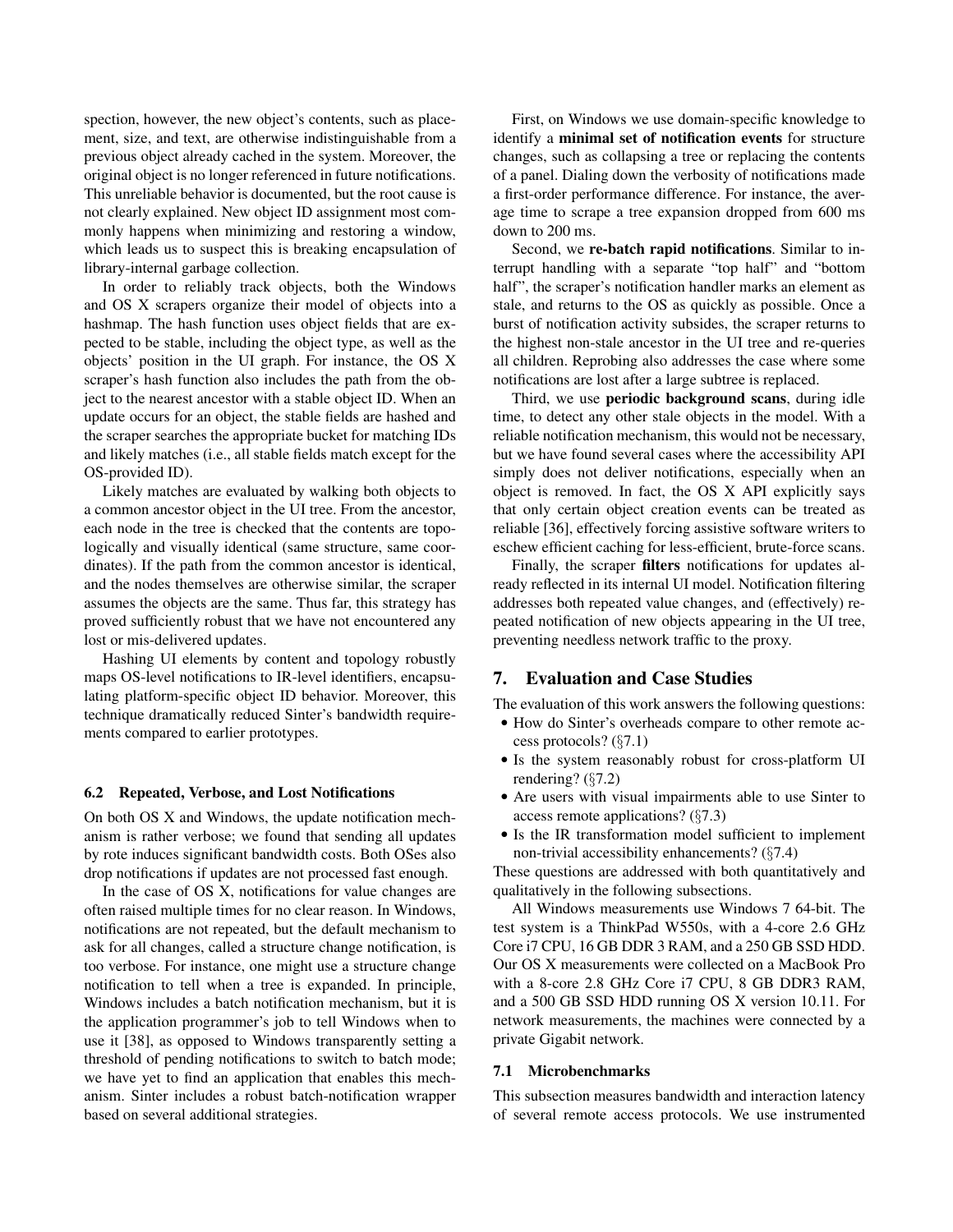versions of Sinter, NVDARemote [6], and FreeRDP opensource RDP client [28]. We measure bandwidth using Microsoft RDP client for Mac version 8.0.26, erring on the side of a more mature client where instrumentation is not required. To measure latency, all clients collect the time when a keystroke is pressed on the local machine, as well as the time when the last packet is received following that keystroke. For measurements with a remote screen reader, we collect the time when the last audio packet is received by the local machine. In order to minimize unnecessary artifacts during RDP, we configure FreeRDP client to disable the wallpaper, menu-animation, aero theme, and font smoothing in Windows. Finally, the screen resolution of Windows is set to  $1280 \times 720$ .

NVDARemote works by intercepting text from the remote screen reader just before audio synthesis, and synthesizes audio at the client. We note that NVDARemote is not a fair comparison, as it does not work across screen readers, much less different OSes. NVDARemote also does not support mouse interactions. In contrast, Sinter and RDP are cross-platform.

We measured the response times to a set of tasks, scripted with Keyboard Maestro V.7.0.3. These tasks were all run from the local MacBook Pro, accessing the remote Windows Laptop. Because NVDARemote only works on Windows, we ran the client in a VirtualBox VM on the Macbook.

We measure three types of operations:

- 1. Rich text editing with Microsoft Word.
- 2. Using Windows Explorer and regedit to explore, expand, and collapse nodes in a directory tree. Each element in the tree is walked.
- 3. Updates to a list of items. We measure time to observe changes to the sorted process list in Task Manager, and time to select a different folder in Windows Explorer (and the right panel changes contents). When a view changes, the elements are traversed with the arrow keys.

*Bandwidth.* Table 5 measures the bandwidth requirements of each protocol. Across all of the traces, the bandwidth requirements, both in terms of data and packets sent, are an order of magnitude lower for Sinter than RDP. This stands to reason, as graphical updates simply require more data than logical updates to the UI model. To be clear, most users consider the costs of RDP acceptable, especially on a local area network. However, on a slower, wide-area network (WAN), or a pay-per-byte cellular link, a tenfold bandwidth reduction is considerable.

Sinter's bandwidth requirements are comparable to NVDA-Remote, although Sinter consistently requires fewer roundtrips. The difference is how Sinter batches updates: when more of the batch is used locally by subsequent operations, as in Calculator, net bandwidth is lower. In contrast, NVDARemote will spend more round-trips and bandwidth exploring unchanged Calculator UI elements on the remote server. On the other extreme, Word has significant churn in

|          |                |       | <b>Alone</b>   |           | <b>With Reader</b> |
|----------|----------------|-------|----------------|-----------|--------------------|
| App      | Protocol       | KВ    | <b>Packets</b> | <b>KB</b> | <b>Packets</b>     |
|          | Sinter         | 47    | 171            | 47        | 171                |
| Calc     | <b>RDP</b>     | 2.013 | 2.502          | 2,663     | 4,622              |
|          | <b>NVDARmt</b> |       |                | 384       | 3,885              |
|          | Sinter         | 151   | 374            | 151       | 374                |
| Explorer | <b>RDP</b>     | 1.104 | 2,223          | 4,457     | 7,484              |
|          | <b>NVDARmt</b> |       |                | 121       | 749                |
|          | Sinter         | 223   | 513            | 223       | 513                |
| Word     | <b>RDP</b>     | 2.486 | 3.873          | 2,990     | 5,975              |
|          | <b>NVDARmt</b> |       |                | 119       | 910                |

Table 5. Network traffic for several application traces for Sinter, RDP, and NVDARemote. The "Alone" columns show remote access; the "With Reader" columns add Apple's VoiceOver reading from the Sinter proxy, and RDP relaying audio from the NVDA Screen Reader. Lower is better.

its UI elements, and some of these updates are never used by the scripted client on Sinter; by lazily exploring UI elements, NVDARemote reduces bandwidth. We believe this difference can be bridged in future work with an adaptive heuristic that batches fewer updates when most of the batch is not used. In either case, Sinter and NVDARemote have comparably low bandwidth, but Sinter offers more functionality, such as IR transformations and cross-OS reading.

*Interaction Latency.* To simulate different network types such as a WAN and 4G, we use Microsoft's Network Emulator for Windows Toolkit (NEWT) v2.1. The WAN is configured as having 30 millisecond round-trip delay, 20 Mbps download speed, and 5 Mbps upload speed, as measured over one of the author's home ISP. The round-trip delay in the 4G network is configured at 70 millisecond, and the download and upload speeds are set to 3.25 Mbps and 0.75 Mbps respectively—a current average as reported by FierceWireless [1].

Figure 5 shows cumulative distribution function (CDF) plots of the response times for each series of operations on simulated WAN and 4G network connections. The CDF plot shows the fraction of time that the system's response to user input was less than a given latency. Based on anecdotal discussion with blind users, we believe 500 milliseconds is the upper bound on acceptable response latency, indicated by the black vertical line in the figures.

For experiments on a WAN using RDP, 91–99% of requests receive responses in under 500ms. Adding audio over RDP drops this range to 7–70% of packets, indicating that most users will notice significant lag in relaying audio from a remote screen reader. In contrast, 99-100% of Sinter's packets are under 500ms, except for Word, at 90% (comparable to RDP's 92%). Word is unique in that there is a significant volume of dynamic control windows that change on the fly,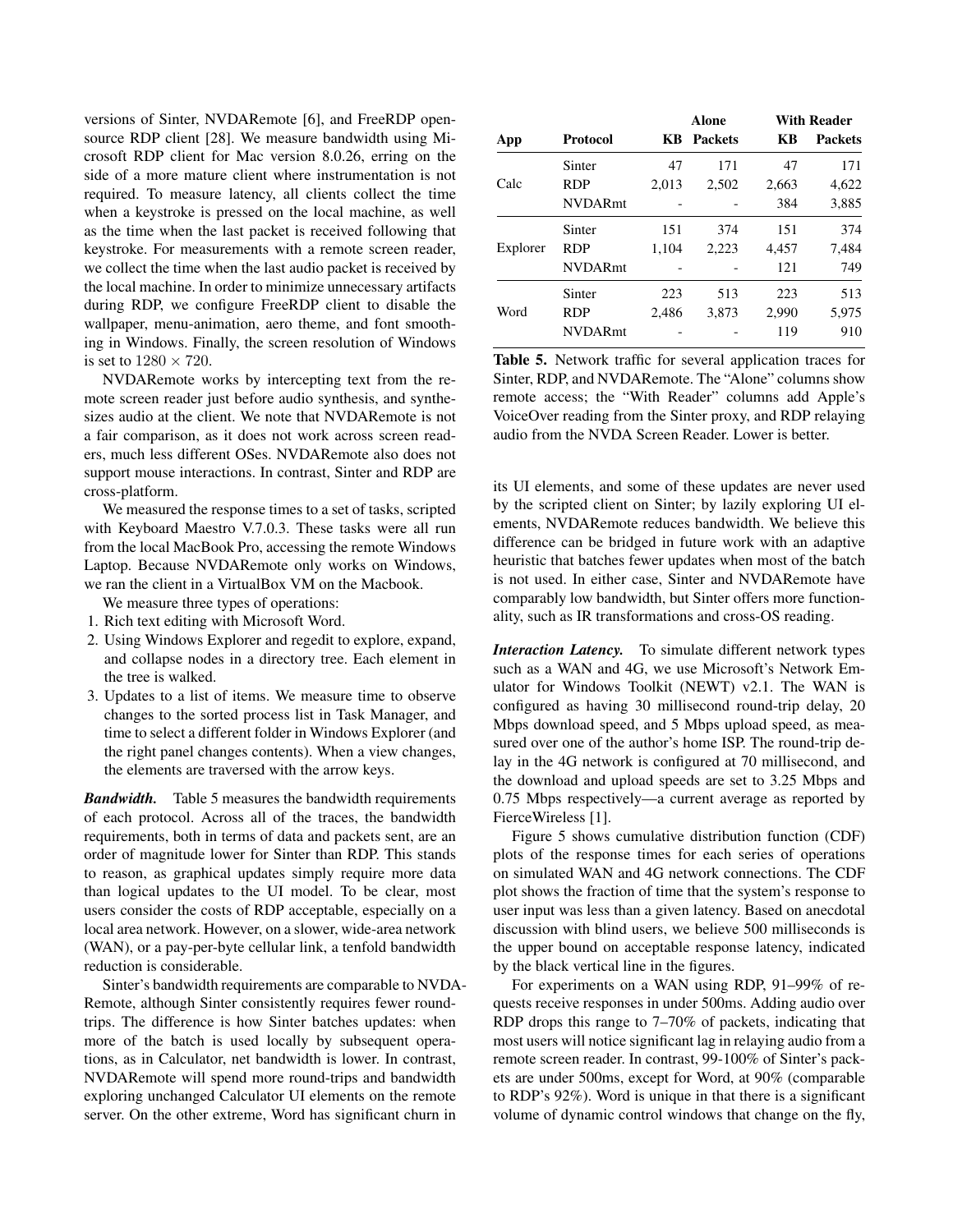

Figure 5. Cumulative distribution function (CDF) plots of interactive response times for three categories of operations over simulated WAN (left) and 4G (right) networks. The top row is text editing in Word. The second row is tree-based navigation in Windows Explorer and Regedit. The third row is updates to a list view in Task Manager and Windows Explorer.

generating additional traffic. These reductions in latency correlate with a reduction in synchronous network round trips.

In the case of the simulated 4G network, Sinter and RDP without audio are fairly comparable: all experiments range from 92–99% of requests being serviced in 500ms or less. Relaying audio over a 4G connection exacerbates the overheads of the approach, dropping the percent of requests serviced in under 500ms to 0–43%.

In most cases, Sinter latency is comparable to NVDARemote. Sinter services a higher fraction of interactions immediately from local state on Sinter for all workloads, and the worst-case latency is comparable in most cases. The exception is Word, yielding a trade-off with update batching, explained above, which we expect can be tuned with an adaptive batching heuristic.

In general, the performance of relaying audio is much worse for complex updates, like collapsing a tree or replacing a list view (the bottom four graphs). Most of these interactions have latencies above one second, except for list update on a WAN, for which more than 40% of requests take over 400 ms. The issue with remote audio synthesis is that each item explored introduces a synchronous round trip. In contrast, Sinter can read each item in the list from the local representation.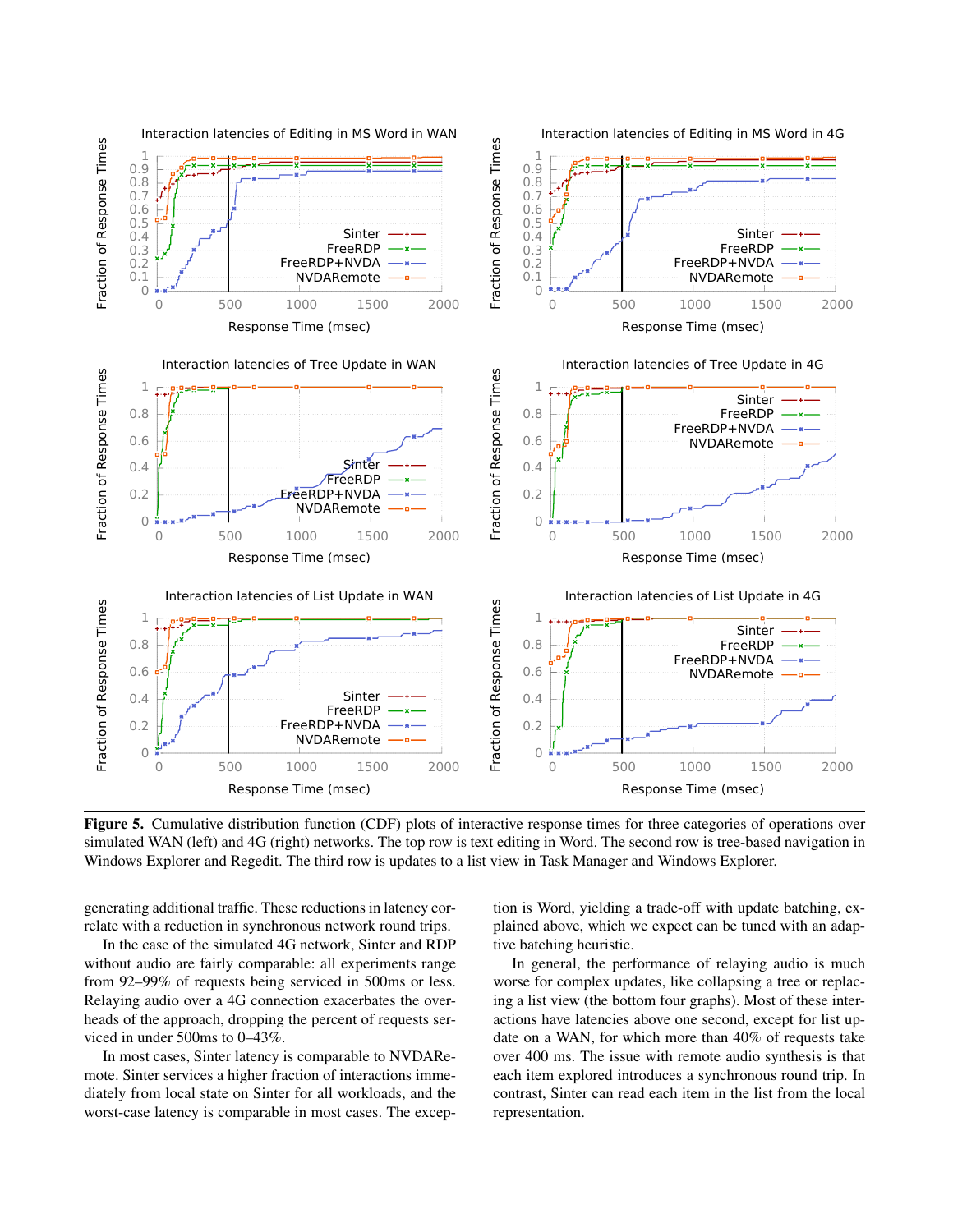These results indicate that, except on a very fast network, relaying audio will not be usable. For good performance, the client must generate audio locally from a a more compact, logical representation. The generality of the Sinter model comes at little-to-no cost relative to simply relaying text for local speech synthesis, and can optimize a number of common cases and improve functionality.

#### 7.2 Cross-Platform Remote Access

To demonstrate the relative maturity of the Sinter IR design, we show a range of application interfaces virtualized and displayed on platforms other than the one they were written for. The Windows applications accessed from OS X are illustrated in Figure 6, and include Microsoft Word, Windows Calculator, Windows Explorer, the Windows registry editor, and the DOS command line (command.exe). The Mac applications accessed from Windows are shown in Figure 7 and include Apple Mail, HandBrake (a media ripping and transcoding utility), Messages, Calculator, and Contacts. Figure 8 shows a proxy running in Google Chrome and accessing both Windows Explorer and command line.

This wide array of applications demonstrates that the Sinter framework is sufficiently robust for cross-platform UI rendering. As we have added support for each new application, the incremental effort has decreased, and the churn has mostly been within the scraper to translate increasingly arcane objects to the Sinter IR. That said, there is a long tail of additional applications to test, most notably highly-visual applications such as PowerPoint.

We tested the browser proxy for interoperability with the ChromeVox [46] in-browser screen reader. We were able to navigate all test applications by audio, indicating that these techniques can be composed.

We note that several of the screenshots need additional work to be usable by user without a visual impairment, such as the small text on buttons in our Word screenshot. We expect this can be addressed in future work by either optionally including images for the buttons, or using a transformation to adjust the layout to enforce minimal button and font sizes.

#### 7.3 User Focus Group

We conducted a preliminary, IRB-approved, user focus group at the Lighthouse Guild in New York [2], with 21 subjects who are either blind (18/21) or have extremely low vision (3/21). We had them do several simple tasks with Sinter. In general, all of the 21 users responded positively to the user experience and would be interested in using Sinter again. We leave a larger-scale user study for future work, but these results indicate that our prototype has made a significant improvement to usable remote access.

### 7.4 IR Transformations

This section provides examples of the power of the IR programming model to implement additional accessibility support, transparently to applications. Here we list two substantial examples of IR transformations we implemented in a under one hundred lines of code each.

*Mega-Ribbon.* Figure 6 shows one form of automatic adjustment for simpler navigation of ribbons. Anecdotally, blind users have found ribbon navigation cumbersome. This screen shot shows Microsoft Word with an extra "mega ribbon" on the left. The mega ribbon shows up to the 10 most frequently used buttons for faster access. This transformation also shifts the text box to the right, and is implemented entirely transparently to Word. We expect the ability to streamline navigation with transformations will be of value to users with vision impairments.

*Mac Finder with Windows Explorer Look-and-Feel.* A significant fraction of blind desktop users use Windows [7]. If a blind user were asked to occasionally use a Mac for work, we expect that this transition would be simplified by masking navigation differences. Thus, we wrote a transformation that makes the navigation in Finder similar to navigating Windows Explorer, at least from the perspective of a screen reader, shown in Figure 9.

## 8. Related Work

This section reviews essential related work, grouped into remote access techniques, and assistive technology portability.

#### 8.1 Remote Access

Remote Desktop Protocol (RDP) [42], ICA [32], VNC [48], PCoIP [50], and other protocols for remote access and virtual machines [13, 18, 34, 49], are based on "screen scraping", where the bitmap in a virtual graphics frame buffer is collected and shipped over the network. RDP has extensible channels, which can be used for audio or even to export some advanced graphics, such as for Aero effects. These systems do not support screen reading from the client—only by exporting audio from the server.

The JAWS and NVDA screen readers have recently introduced remote access features, which essentially work by replaying navigation events remotely and then relaying a stream of text, which is then synthesized on the local computer [6, 21]. These only work with the same reader and OS on both ends. This paper demonstrates that an semanticspreserving, IR-based approach can generalize this approach across platforms with low bandwidth requirements.

THINC [18] retains some semantic information about bitmaps and shapes in the display to optimize thin client performance and minimize network traffic. pTHINC [34] can resize or zoom a display for a mobile device, but this work is pushed to the server (as in other remote access systems), not done on an IR. To our knowledge, no THINC variant addresses accessibility.

#### 8.2 Portability of Assistive Technologies

In-browser readers, such as WebAnywhere [20] and Chrome-Vox [46] are the state of the art in fully-portable assistive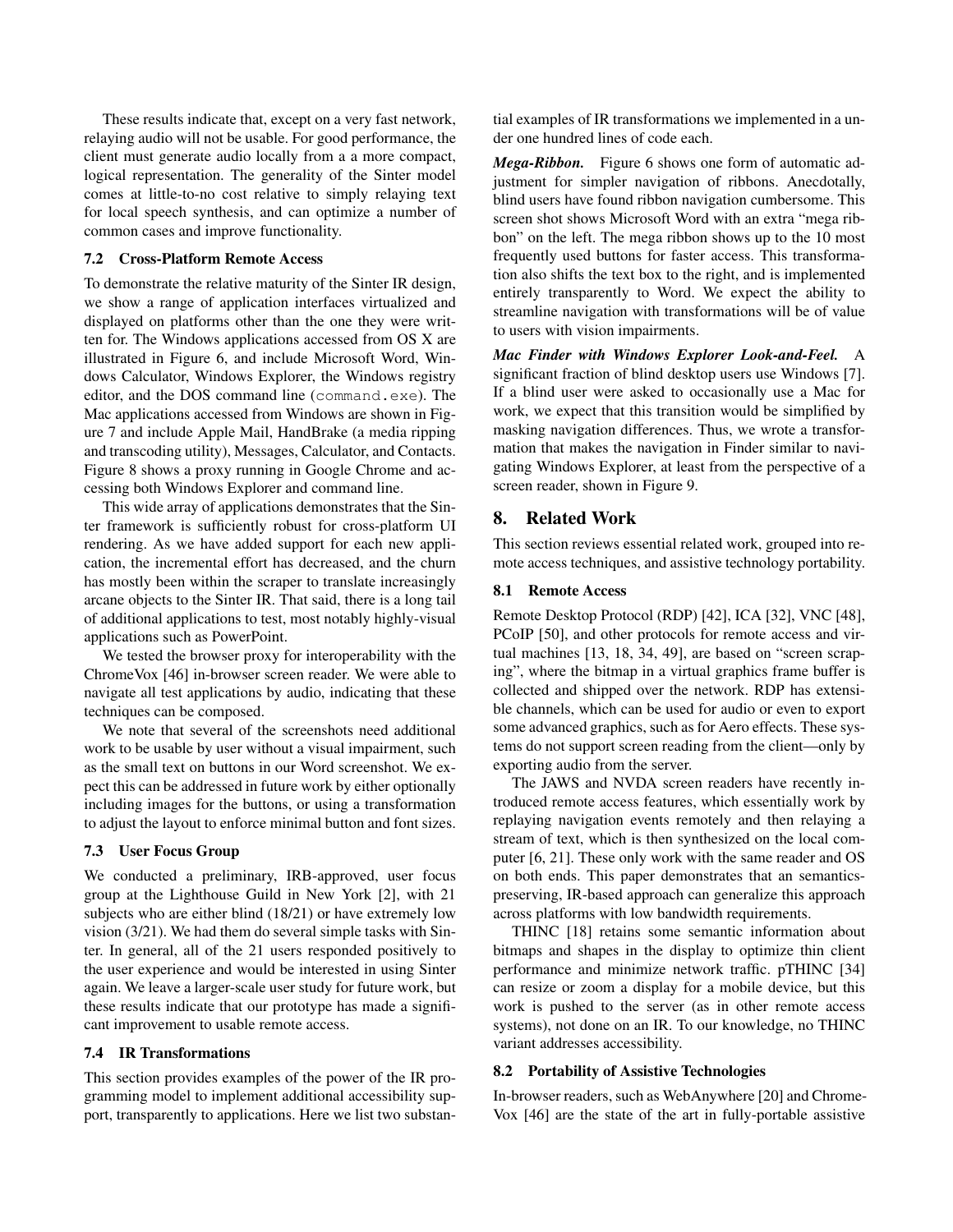| 000<br>Home<br>Design<br>Page Layout<br>Insert                                                                                                                                                                                                                                                                                                            | Document1 - Word<br>References<br><b>Mailings</b><br>Review                                                                     | 000<br>View                                                                |                                                                                   | <b>Registry Editor</b>                                |                                                             |
|-----------------------------------------------------------------------------------------------------------------------------------------------------------------------------------------------------------------------------------------------------------------------------------------------------------------------------------------------------------|---------------------------------------------------------------------------------------------------------------------------------|----------------------------------------------------------------------------|-----------------------------------------------------------------------------------|-------------------------------------------------------|-------------------------------------------------------------|
| File Tab<br>Cu<br><b>BL</b><br>Calibri (Body) $\vert \mathbf{v} \vert \vert$ 11 $\vert \mathbf{v} \vert$<br>$\boxed{\mathsf{C}$ le<br>$ $ Gro<br>$ $ Shi<br>$C_{\mathbf{v}}^*$<br>$\overline{c}$<br>Paste<br>[Bol] [Ital] [Ut] [Str] [Sul] [Sul]<br>Tet.<br>$[T_{\nabla}^{\bullet}$ $[F_{\nabla}^{\bullet}$<br>For<br>Sit.<br>$\overline{0}$<br><b>FC</b> | $M^*_{\tau}$ .<br>$De$ $ $ Inc<br>Nd.<br>Lit.<br>Ali Cei Ali Jus<br>[501]<br>[Shc]<br>1 Normal 1 No Spacir He<br>Bd.<br>$(P_i)$ | ▼ Computer                                                                 | HKEY CLASSES ROOT<br>HKEY CURRENT USER                                            | (Default)<br><b>BootDriverFlags</b>                   | REG SZ<br><i>(value</i><br><b>REG DWORD</b><br>0x000        |
| Check the Mega Ribbon on the left<br><b>MR</b><br>Cut                                                                                                                                                                                                                                                                                                     |                                                                                                                                 |                                                                            | <b>▼HKEY_LOCAL_MACHINE</b><br>BCD00000000<br><b>COMPONENTS</b><br><b>HARDWARE</b> | CurrentUser<br>FirmwareBootDevice                     | <b>USERN</b><br>REG_SZ<br>REG SZ<br><i>multi</i>            |
| Copy<br>Paste                                                                                                                                                                                                                                                                                                                                             | 000<br>Calculator                                                                                                               | CAMA<br>000<br>C:\Windows<br>F<br>$\blacktriangleleft$<br>$\triangleright$ | $\overline{\mathbf{v}}$                                                           | PreshutdownOrder<br><b>Tree View</b><br>Ċ<br>P<br>(Q) | REC. MULTL SZ<br><b>MUALIS</b>                              |
| Bold                                                                                                                                                                                                                                                                                                                                                      | 123.45674                                                                                                                       | Organize<br>Namespace Tree Control                                         | Include in library<br>Open<br>Name                                                | Share with<br>Date modified                           | $\vert i \vert$<br>View\$SI.<br>O <sub>1</sub><br>P<br>Type |
| 000<br>Administrator: C:\Windows\system32\cmd.exe                                                                                                                                                                                                                                                                                                         | Memo<br>Memo<br>Memo                                                                                                            | ▼ Favorites<br>Desktop                                                     | addins                                                                            | 7/14/2009 1:32<br><b>AMA</b>                          | File folder                                                 |
| C:\Users\sinter> cd testing<br>C:\Users\sinter\testing>mkdir sources                                                                                                                                                                                                                                                                                      | Clear<br>Squar<br>Negat                                                                                                         | <b>Downloads</b>                                                           | AppCompat                                                                         | 12/13/2014 3:23<br><b>DAA</b>                         | File folder                                                 |
| C:\Users\sinter\testing>dir<br>Volume in drive C is Win7x64                                                                                                                                                                                                                                                                                               | Divid<br>Perce<br>9                                                                                                             | <b>Recent Places</b><br><b>▼Desktop</b>                                    | AppPatch                                                                          | 9/8/2014 8:01 PM                                      | File folder                                                 |
| Volume Serial Number is 6623-6DC2<br>Directory of C:\Users\sinter\testing<br>03/26/2015 12:06 AM<br>$<$ DIR $>$                                                                                                                                                                                                                                           | Multij<br>Recip<br>6                                                                                                            | <b>VLibraries</b><br><b>Documents</b>                                      | assembly                                                                          | 3/24/2015 6:31<br><b>DM</b>                           | File folder                                                 |
| 03/26/2015 12:06 AM<br>$<$ DIR $>$<br>03/25/2015 05:34 PM<br><dir><br/>examples</dir>                                                                                                                                                                                                                                                                     | Subtr<br>$\overline{3}$                                                                                                         | Music                                                                      | Boot                                                                              | 7/14/2009 1:32<br><b>AMA</b>                          | File folder                                                 |
| <dir><br/>03/25/2015 05:34 PM<br/>sample<br/>03/26/2015 12:06 AM<br/><math>&lt;</math>DIR<math>&gt;</math><br/>sources</dir>                                                                                                                                                                                                                              | Equal<br>Add<br>Decin                                                                                                           | <b>Pictures</b><br><b>Videos</b>                                           | <b>Branding</b>                                                                   | 7/14/2009 1:32<br><b>AM</b>                           | File folder                                                 |
| 0 File(s)<br>0 bytes<br>5 Dir(s) 21,811,556.352 byten free                                                                                                                                                                                                                                                                                                |                                                                                                                                 | Homegroup                                                                  | CheckSur                                                                          | 2/25/2015 12:19                                       | File folder                                                 |
| C:\Users\sinter\testing>                                                                                                                                                                                                                                                                                                                                  |                                                                                                                                 |                                                                            |                                                                                   |                                                       |                                                             |

Figure 6. Windows applications, accessed remotely on an OS X client, using Sinter. Clockwise From the top left: Microsoft Word, the Windows registry editor (regedit) Windows Explorer, Windows Calculator, and the Windows command line (cmd.exe). Word also displays the mega ribbon on the left hand side, automatically saving the most frequently used buttons.

| <b>BD</b> Mail                                                                                                                                                                                                                                                                                                                                                                                                                                                   | $\Sigma$<br>$\qquad \qquad \blacksquare$<br>a <sup>D</sup> Contacts                                                                                                                                                                                                                                                       |
|------------------------------------------------------------------------------------------------------------------------------------------------------------------------------------------------------------------------------------------------------------------------------------------------------------------------------------------------------------------------------------------------------------------------------------------------------------------|---------------------------------------------------------------------------------------------------------------------------------------------------------------------------------------------------------------------------------------------------------------------------------------------------------------------------|
| Window Inbox (10 messages)<br>$\lceil \cdot \rfloor$ $\lceil e \rceil$ Mail<br>File<br>Edit<br>View<br>Mailbox<br>Message Format<br>Get<br><b>Dele</b><br>Rep<br>Forw<br>New<br>Archiv<br>Repl<br>F<br>Junk<br>Inbox $\top$ Sent $\top$ Drafts (1)<br><b>Toggle Mailbox</b><br>Sort by Date<br>Mailboxes<br>SEEEEEE To: SEEE Google Account recovery phone nur<br>10:41 PM<br>sintersb stony<br>Inhox<br>Hello Mr. Sinter<br>Welcome<br>Drafts<br>$\overline{1}$ | $\Box$ <b>s</b> $\Box$ Contacts<br>File Edit View Card Windov<br>Help<br>Apple Cake<br>All Contacts<br>User<br>Google<br>Picture<br>Α<br>Apple Cake<br>All Google<br>R<br>On My Mac<br>Alpha Beta<br>1 (800) MYAPPLE<br>⋒<br>main<br>D.<br>All on My Mac<br>(800) 123-4567<br>mobile<br>Good Day                          |
| Sent<br>10:41 PM<br>a Google<br>All Mail<br>Google Account recovery email address<br>sintersb stony Hi sintersb. The recovery<br>Smart Mailboxes<br>email for your Google Account -                                                                                                                                                                                                                                                                              | Group<br>F<br>(954) 123-4567<br>iPhone<br>Eight<br>Group One<br>c.<br>Make Face Time Video Call Face Time<br>call<br>Group Two<br>$\Sigma$<br>$=$ $\Box$<br>a Calculator<br>My Group                                                                                                                                      |
| Hi sintersb.<br>a Google<br>10:41 PM<br>Google<br>Google Account recovery phone number<br>Important<br>sintersb stony Hi sintersb. The recovery<br>The recovery phone number for your Google Acci<br>phone number for your Google Account<br><b>D</b> HandBrake                                                                                                                                                                                                  | Un UeU Calculator File Edit View Con rt Speech Window Help<br>0.620946884155273                                                                                                                                                                                                                                           |
| <b>HandBrake</b><br>$\Box$ r $\Box$ e $\Box$ HandBrake<br>File<br>ir recovery phone, someor<br>Edit<br>Presets<br>Window<br>Help<br>Paus<br>Show<br>Sourc<br>Start<br>Add to Queue<br>Оцеце<br>e<br>e<br>ms accessing your accour                                                                                                                                                                                                                                | left<br>right<br>memory<br>memory<br>memory<br>memory<br>divide<br>clear<br>negate<br>percent<br>recall<br>paren<br>plus<br>paren<br>clear<br>minus<br>x to the<br>e to the<br>second<br>$\mathbf{x}$<br>ten to<br>x cubed<br>eight<br>multiply<br>power of<br>seven<br>nine<br>the x<br>functions<br>squared<br>$\bf{x}$ |
| <b>DE</b> Messages<br>Source: WiegelesHeliSki DivXPlus 19Mbps.mkv<br>pple Messages<br>Chap<br>Title: WiegelesHeliSki DivXPlus 19Mbps 1 - 00h03m40s<br>$\overline{1}$<br>Angle:<br>$\bullet$<br>$\cdot$<br>Destination                                                                                                                                                                                                                                            | $\Sigma$<br>$=$<br>$\qquad \qquad \blacksquare$<br><b>STATISTICS</b><br>File Edit<br>View<br><b>Buddies</b><br>Video<br>Window<br>Help<br>Com<br>To 36<br><b>Nataile</b>                                                                                                                                                  |
| New Message.<br>/Users/pavanmanjunath/Desktop/WiegelesHeliSki DivXPlus 19Mbps.m4v<br>File:<br>Normal (Default)<br>Output Settings:<br>Web optimized<br>iPod 5G support<br>MP4 File<br>Format:<br>$\cdot$<br>2:03 AM.                                                                                                                                                                                                                                             | iMappana with pintarch 2015 Manuai com<br>Today 1-57<br>E<br>Hi<br>sintersb2015@gmail.com. Last message: Definitely!<br>Hi                                                                                                                                                                                                |
| in Vide n Audi n Subtitles<br>Video Codec:<br>H.264 (x264)<br>Quality<br>Constant Quality<br>Framerate (FPS):<br>Same as source<br>$\cdot$<br>Average Bitrate (kbps):<br>Variable Framerate                                                                                                                                                                                                                                                                      | Good Moming<br>447542657290. Last message: TESTING 2:03 AM.<br>Good Moming<br>How is your day? I guess you are doing good? Call me when                                                                                                                                                                                   |
| $\rightarrow$<br>ÞЗ                                                                                                                                                                                                                                                                                                                                                                                                                                              | you are free<br>918105911731 Last message: testing 2:01 AM<br>11:21 PM<br>A W R C all to<br>۸.<br>3/25/201                                                                                                                                                                                                                |

Figure 7. Mac applications, accessed remotely on a Windows client, using Sinter. Clockwise from the top left: Apple Mail, Apple Contacts, Apple Calculator, Apple Messages, and HandBrake (media ripping and transcoding utility).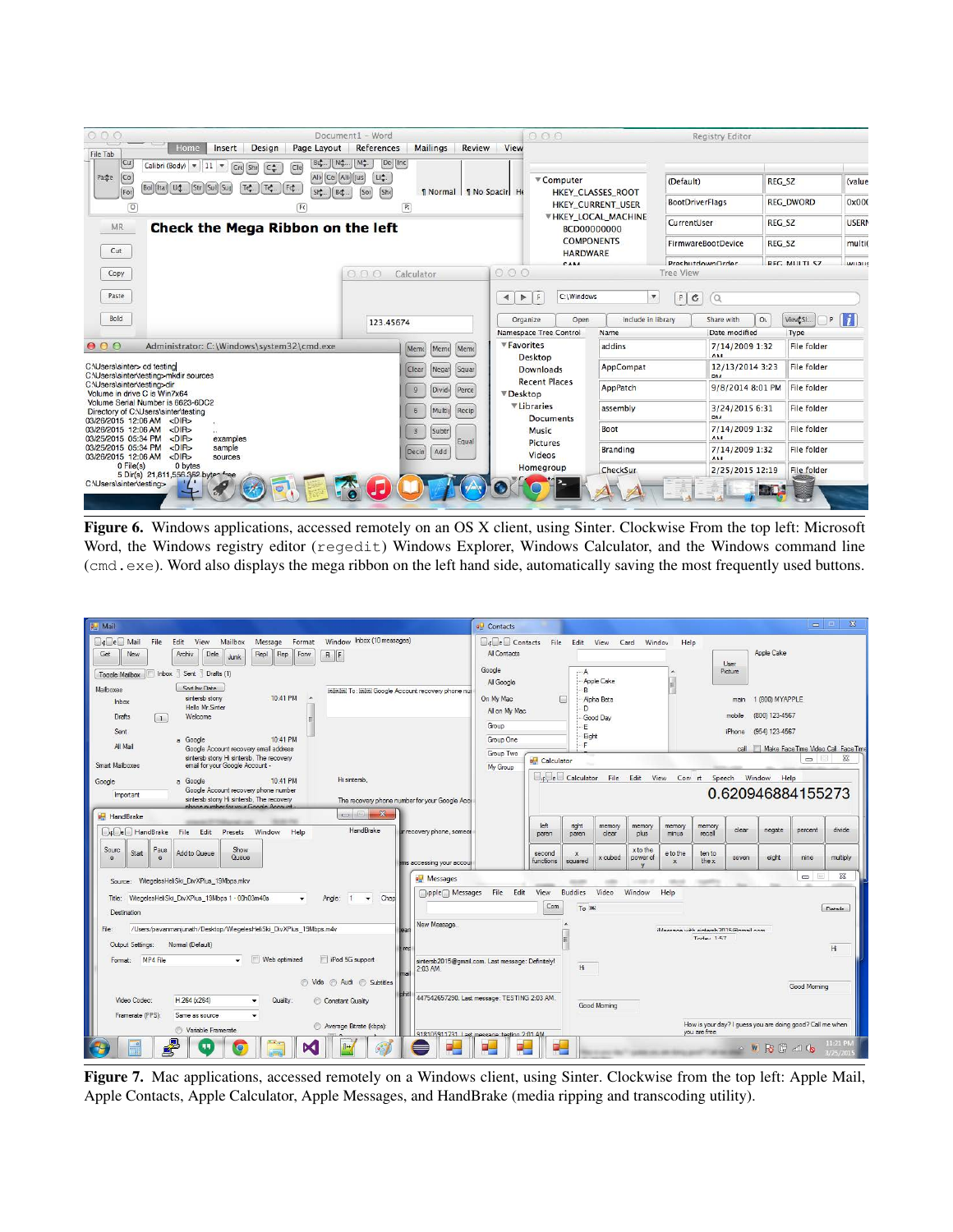| Bad For F                                | C:\Users\admin                                                                                                                                                                                                                                                                                                                         |                                               |                                    | A Pr Re                            |                                            |            |              |   |
|------------------------------------------|----------------------------------------------------------------------------------------------------------------------------------------------------------------------------------------------------------------------------------------------------------------------------------------------------------------------------------------|-----------------------------------------------|------------------------------------|------------------------------------|--------------------------------------------|------------|--------------|---|
| Organize                                 | Include in library                                                                                                                                                                                                                                                                                                                     | Share with                                    | New folder                         |                                    |                                            |            | v<br>$\circ$ |   |
|                                          | <b>Name</b>                                                                                                                                                                                                                                                                                                                            |                                               |                                    | $F$ Date modified $F$ Type         |                                            | $F$ Size   |              | F |
| <b>Favorites</b>                         | <b>Desktop</b>                                                                                                                                                                                                                                                                                                                         | New Briefcase                                 |                                    | 3/25/2015 10:19 PMFile folder      |                                            |            |              |   |
|                                          | <b>Downloads</b>                                                                                                                                                                                                                                                                                                                       | New folder                                    |                                    | 2/27/2015 5:19 PM File folder      |                                            |            |              |   |
|                                          | <b>Recent Places</b>                                                                                                                                                                                                                                                                                                                   | New folder (2)                                |                                    | 2/27/2015 5:20 PM File folder      |                                            |            |              |   |
| Libraries                                | <b>Documents</b>                                                                                                                                                                                                                                                                                                                       |                                               | New Microsoft Excel Worksheet xlsx |                                    | 3/25/2015 10:19 PMMicrosoft Excel Wor 7 KB |            |              |   |
| Music                                    | New Rich Text Document rtf                                                                                                                                                                                                                                                                                                             |                                               |                                    | 3/25/2015 10:19 PMRich Text Format | $1$ KB                                     |            |              |   |
| New Library<br><b>Pictures</b><br>Videos |                                                                                                                                                                                                                                                                                                                                        | New Text Document txt                         |                                    | 3/25/2015 10:19 PMTXT File         |                                            | 0KR        |              |   |
| Network                                  | Local Disk (D:)<br>Volume Serial Number Is 0023-01/02<br>Directory of C:\Users\sinter<br>03/25/2015 05:29 PM <dir></dir>                                                                                                                                                                                                               |                                               |                                    |                                    |                                            | Min Ma Clo |              |   |
|                                          | 03/25/2015 05:29 PM <dir><br/>03/25/2015 05:34 PM <dir><br/><math>0</math> File(<math>s</math>)<br/>C:\Users\sinter&gt;dir testing<br/>Volume in drive C is Win7x64<br/>Volume Serial Number is 6623-6DC2<br/>Directory of C:\Users\sinter\testing<br/>03/25/2015 05:34 PM <dir><br/>03/25/2015 05:34 PM <dir></dir></dir></dir></dir> | 0 bytes<br>3 Dir(s) 21,814,603,776 bytes free | testing                            |                                    |                                            |            |              |   |
|                                          | 03/25/2015 05:34 PM <dir><br/>03/25/2015 05:34 PM <dir><br/><math>0</math> File(s)</dir></dir>                                                                                                                                                                                                                                         | 0 bytes                                       | examples<br>sample                 |                                    |                                            |            |              |   |

Figure 8. Windows Explorer and Command Line, accessed remotely by a Chrome browser client.



Figure 9. Mac Finder converted to the look-and-feel of Windows Explorer using an IR transformation. Original in foreground, Windows look-and-feel in background.

technologies (AT)—a screen reader that runs entirely in the web browser. These in-browser readers directly access the browser's DOM tree for content. Naturally, their utility is limited to reading web content, and is not designed to read local or remote desktop applications; our in-browser proxy client extends these solutions to desktop applications.

Several projects, including Adobe Reader [30] and Mozilla Firefox [3] include platform-specific wrappers for the *application* to program against a unified accessibility API. On a given platform, this wrapper maps Mozilla's API onto the native accessibility API. Sinter addresses a complementary problem: making unmodified screen readers inter-operable

with different platforms. Gonzalez and Reid proposed a similar wrapper architecture for *implementing* portable screen readers [30], but this proposal only generalizes an old version of Windows screen reading APIs, and, to our knowledge, was never implemented.

Prefab [22, 23] applies computer vision to reconstruct semantic knowledge, such as text and tables, from a screen image. Similar techniques have been used to work around deficiencies in accessibility APIs [33], but this is more expensive and error-prone than retaining the semantic information.

Cider [12] allows iOS and Android apps to run on the same platform, by introducing wrappers between different system services. Apportable [17] automatically crosscomplies iOS apps written in Objective-C to native Android apps. In both cases, it is unclear whether the platform correctly supports screen readers, a source code is not available for either project. Sinter's IR strategy could simplify this engineering effort considerably.

## 9. Conclusion

Sinter demonstrates that semantic virtualization of user interfaces is feasible to implement, and can more efficiently address the needs of users with visual impairments than relaying hardware-level events, such as video or audio. Sinter is sufficiently robust to replicate and read a wide array of application user interfaces on several platforms, including Windows, OS X, and in a browser. We believe the IR transformation model has potential to spur innovation in productivity enhancements for users in general, by transparently and easily modifying user interfaces.

This paper also identifies a number of cases in which current accessibility APIs create needless difficulties for ATs. Specifically, most OSes do not provide reliable or batched notifications of changes and frustrate attempts to cache expensive information. Sinter encapsulates these problems, but could be more efficient if OSes addressed these shortcomings or adopted the Sinter model directly.

#### 10. Acknowledgments

We thank the anonymous reviewers and our shepherd, Franziska Roesner, for their insightful comments on earlier drafts of the work. We thank Glenn Dausch for invaluable advice and feedback on the Sinter prototype. Gautham Reddy Kunta, Tabish Ahmad, Pavan Manjunath, and Siva Prasad Reddy contributed to the Sinter implementation.

This research was supported in part by NSF grants IIS-1218570, IIS-1447549, CNS-1149229, CNS-1161541, CNS-1228839, CNS-1405641, CNS-1408695, CNS-1526707, and VMware.

## **References**

[1] Fiercewireless. http://www.fiercewireless. com/tech/special-reports/3g4g-wireless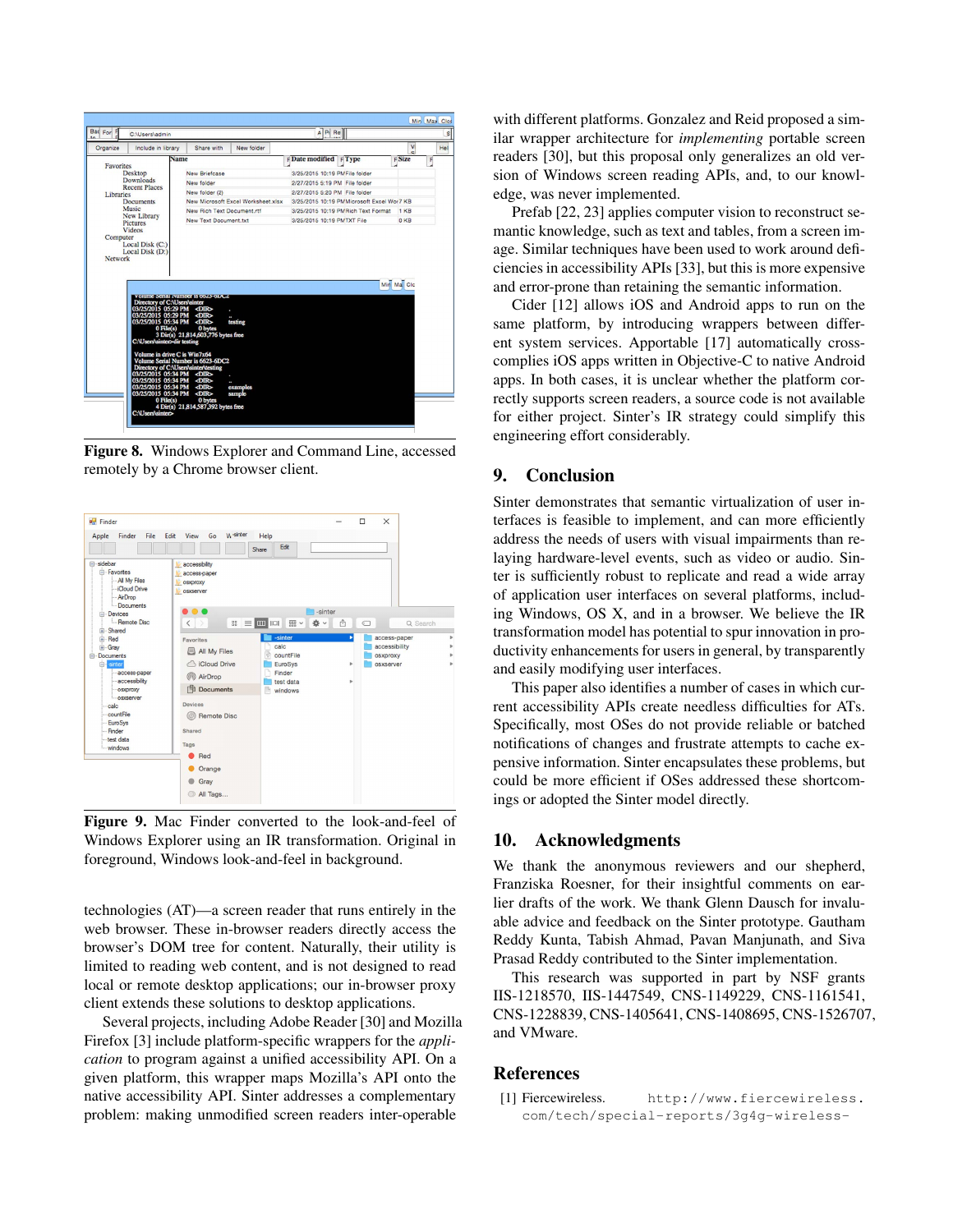network-latency-how-did-verizon-attsprint-and-t-mobile-compa-0.

- [2] Lighthouse guild. http://www.lighthouseguild. org/.
- [3] Mozilla accessibility architecture. https://developer. mozilla.org/en-US/docs/Mozilla/ Accessibility/Accessibility\_architecture.
- [4] Nsaccessibility protocol reference. https: //developer.apple.com/library/mac/ documentation/AppKit/Reference/ NSAccessibility\_Protocol\_Reference/index. html#//apple\_ref/doc/constant\_group/ Roles.
- [5] Nvda control types. https://github.com/ nvaccess/nvda/blob/master/source/ controlTypes.py.
- [6] Nvda remote brings free remote access to the blind. http: //nvdaremote.com/.
- [7] Screen reader user survey #6 results. http://webaim. org/projects/screenreadersurvey6/.
- [8] F. Ahmed, Y. Borodin, Y. Puzis, and I. V. Ramakrishnan. Why read if you can skim: towards enabling faster screen reading. In *Web for All Conference (W4A'12)*, 2012.
- [9] F. Ahmed, Y. Borodin, A. Soviak, M. A. Islam, I. V. Ramakrishnan, and T. Hedgpeth. Accessible skimming: faster screen reading of web pages. In *ACM Symposium on User Inetrface Software and Technology (UIST'12)*, pages 367–378, 2012.
- [10] Ai Squared. Zoomtext magnifier. http://www. aisquared.com/zoomtext/more/zoomtext\_ magnifier.
- [11] American Foundation for the Blind. Facts and figures on american adults with vision loss. http: //www.afb.org/Section.asp?SectionID=15& TopicID=413&DocumentID=4900, 2013.
- [12] J. Andrus, A. Van't Hof, N. AlDuaij, C. Dall, N. Viennot, and J. Nieh. Cider: Native execution of ios apps on android. In *Proceedings of the ACM International Conference on Architectural Support for Programming Languages and Operating Systems (ASPLOS)*, pages 367–382, 2014.
- [13] Apple. Airplay—play content from ios devices on applety. https://www.apple.com/airplay/.
- [14] Apple. Notification api. https:// developer.apple.com/library/mac/ documentation/ApplicationServices/ Reference/AXUIElement\_header\_reference/ index.html#//apple\_ref/c/func/ AXObserverAddNotification. [Online; accessed 22-March-2015].
- [15] Apple. Nsaccessibility. https://developer.apple. com/library/mac/documentation/Cocoa/ Reference/ApplicationKit/Protocols/ NSAccessibility\_Protocol/index.html# //apple\_ref/doc/constant\_group/Focus\_ change\_notifications. [Online; accessed 11-Feb-2015].
- [16] Apple Inc. Voiceover. https://www.apple.com/ accessibility/osx/voiceover/.
- [17] Apportable. http://www.apportable.com/.
- [18] R. A. Baratto, L. N. Kim, and J. Nieh. Thinc: A virtual display architecture for thin-client computing. In *Proceedings of the ACM SIGOPS Symposium on Operating Systems Principles (SOSP)*, pages 277–290, 2005.
- [19] A. Berglund, S. Boag, D. Chamberlin, M. F. Fernández, M. Kay, J. Robie, and J. Siméon. Xml path language (xpath). *World Wide Web Consortium (W3C)*, 2003.
- [20] J. P. Bigham, C. M. Prince, and R. E. Ladner. Webanywhere: a screen reader on-the-go. In *W4A '08: Proceedings of the 2008 international cross-disciplinary conference on Web accessibility (W4A)*, pages 73–82, New York, NY, USA, 2008. ACM.
- [21] Citrix. Using common accessibility & adaptability software with citrix xenapp. https://www.citrix. com/content/dam/citrix/en\_us/documents/ support/using-common-accessibilityand-adaptability-software-with-citrixxenapp.pdf.
- [22] M. Dixon and J. Fogarty. Prefab: Implementing advanced behaviors using pixel-based reverse engineering of interface structure. In *Proceedings of the SIGCHI Conference on Human Factors in Computing Systems*, CHI '10, pages 1525– 1534, New York, NY, USA, 2010. ACM.
- [23] M. Dixon, A. Nied, and J. Fogarty. Prefab layers and prefab annotations: Extensible pixel-based interpretation of graphical interfaces. In *Proceedings of the 27th Annual ACM Symposium on User Interface Software and Technology*, UIST '14, pages 221–230, New York, NY, USA, 2014. ACM.
- [24] Dolphin. Supernova screen reader. http://www. yourdolphin.com/productdetail.asp?id=1.
- [25] R. D. Fields. Why can some blind people process speech far faster than sighted persons? http://www. scientificamerican.com/article/why-cansome-blind-people-process/. [Online; accessed 11-Feb-2015].
- [26] Freedom Scientific. Jaws screen reader. http: //sales.freedomscientific.com/Category/ 11\_1/JAWS%C2%AE\_Screen\_Reader.aspx. [Online; accessed 11-Feb-2015].
- [27] Freedom Scientific. Magic screen magnification software. http://www.freedomscientific.com/ products/lv/magic-bl-product-page.asp.
- [28] FreeRDP. Freerdp. https://github.com/FreeRDP/ FreeRDP.git. [Online; accessed 5-March-2016].
- [29] GNOME Accessibility Architecture (ATK and AT-SPI). https://accessibility.kde.org/developer/ atk.php. [Online; accessed 11-Feb-2015].
- [30] A. Gonzalez and L. G. Reid. Platform-independent accessibility api: Accessible document object model. In *Proceedings of the 2005 International Cross-Disciplinary Workshop on Web Accessibility (W4A)*, W4A '05, pages 63–71, New York, NY, USA, 2005. ACM.